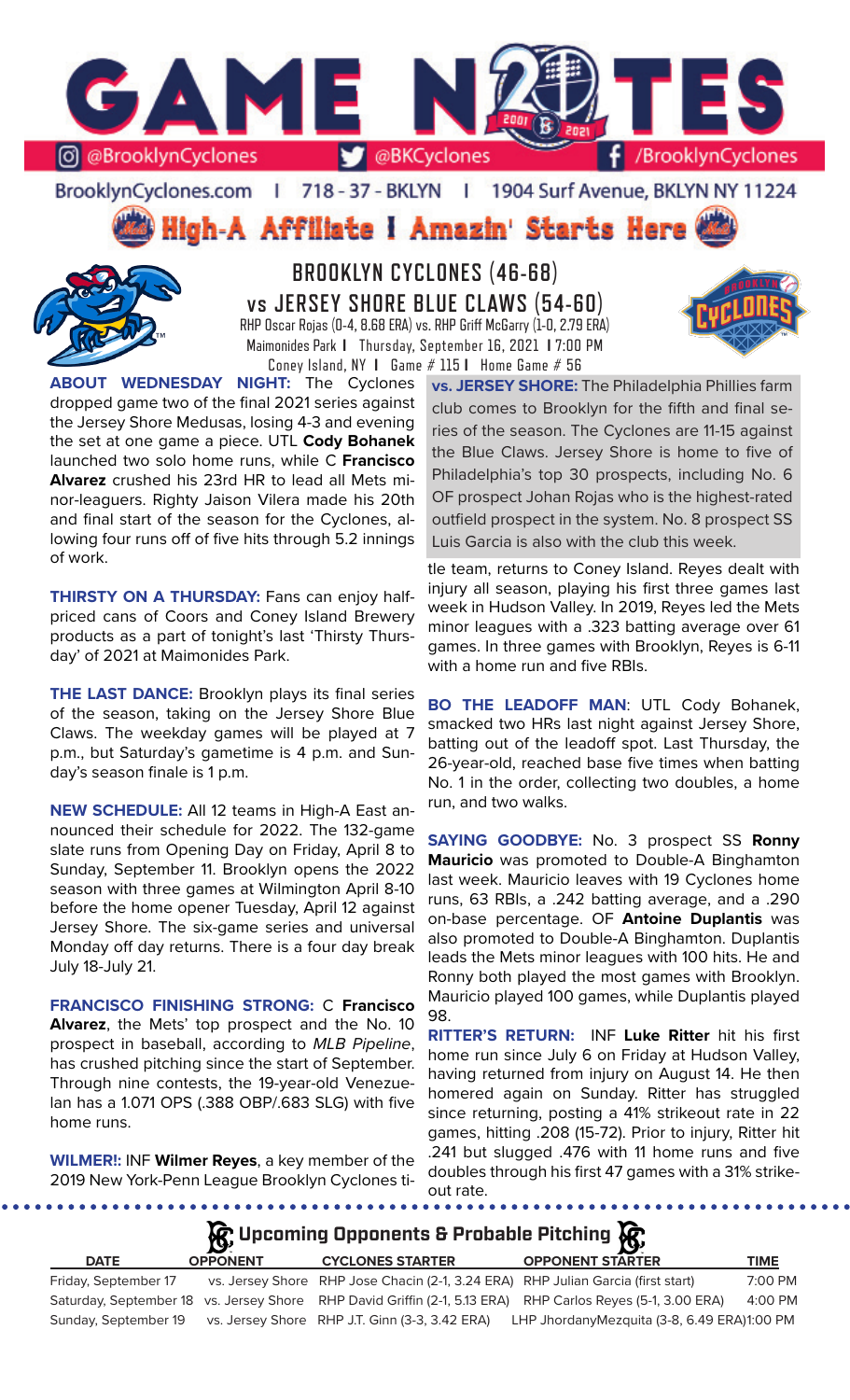

**WELCOME BACK:** Oscar Rojas returns to Brooklyn for the first time since May 25, having been demoted to Low-A St. Lucie for June, July, and August.

**UP HERE:** Rojas was scheduled to piggyback the Mets. No. 1 pitching prospect RHP Matt Allan before Allan's Tommy  $\frac{7}{7}$ John surgery status. Jumping into the rotation, Rojas struggled through four starts, giving up 16 earned runs in 13 innings. He was sent to St. Lucie on May 29.

**DOWN THERE:** After his demotion, Rojas shined in Low-A,  $\frac{1}{6}$ posting a 3.66 ERA in 15 games and 14 starts. He earned a Low-A Southeast Pitcher of the Week and Pitcher of the  $\frac{D}{50}$ Month Award in June when he allowed just three earned 5 runs in 27.2 IP (0.98 ERA). In his final start with the Mets, Rojas tossed an 86-pitch nine-inning complete-game, allowing one run against Jupiter in a 2-1 victory.

**FOREIGN EXPERIENCE:** Despite a 2019 season of injury, Rojas pitched 35 1/3 innings for the Algodoneros de Gua-save in the Mexican Pacific Winter League in 2020. He was the youngest player on the team by an average of seven years. He pitched in 13 games, starting six, compiling a 2.55 ERA with 22 strikeouts and 20 walks over 35.1 innings.

**TOUGHEST MiLB TEST:** Rojas took the ball this season at the High-A level, having never pitched higher than Rook-ie-Advanced Kingsport in Minor League Baseball. In fact, Ro-jas had only pitched two games with the Rookie-Advanced Kingsport Mets in 2018.

**COMPLEX:** Rojas has spent the majority of his time in the states pitching with the GCL Mets. Entering 2021 42.1 of his 83.1 innings with the Mets came at the complex level.

**W-L ERA IP H R ER BB K HR AVG**

 $\overline{484}$  **404 1028 105** 

STARTERS 22-46 5.10 519.1 520 325 294 178 516 75 .259 RELIEVERS 24-22 4.02 440.1 381 233 195 226 512 30 .232<br>**TOTAL 46-68 4.54 959.2 901 558 484 404 1028 105 .247** 

|             |            |            |     | Low-A St. Lucie |   |                          |                |                |    |            |
|-------------|------------|------------|-----|-----------------|---|--------------------------|----------------|----------------|----|------------|
| <b>DATE</b> | <b>OPP</b> | <b>DEC</b> | IP  | н               | R | ER                       | BB             | κ              | HR | <b>AVG</b> |
| 9/1         | @ JUP      | W          | 9.0 | 5               | 1 | 1                        | O              | 6              | 0  | .234       |
| 8/27        | DBT        | W          | 6.0 | 2               | 0 | 0                        | $\overline{2}$ | 5              | 0  | .242       |
| 8/20        | @TAM       | L          | 4.2 | 7               | 8 | 6                        | $\overline{2}$ | 4              | 1  | .254       |
| 8/13        | @ DUN      | L          | 7.0 | $\overline{2}$  | 2 | $\overline{2}$           | 2              | 11             | O  | .247       |
| 8/6         | <b>PMB</b> | W          | 4.0 | 8               | 6 | 6                        | 1              | 3              | 2  | .264       |
| 7/29        | @ DBT      | W          | 5.0 | $\overline{2}$  | 1 | 1                        | 2              | $\overline{7}$ | O  | .249       |
| 7/22        | <b>BRD</b> |            | 4.2 | 9               | 4 | 4                        | 1              | 4              | 0  | .260       |
| 7/15        | @ PMB      |            | 4.1 | 5               | 3 | 3                        | 5              | 5              | 0  | .235       |
| 7/8         | <b>FTM</b> |            | 6.0 | 6               | 4 | 4                        | 2              | 4              | 2  | .226       |
| 7/1         | @ CLR      | L          | 5.1 | 6               | 4 | 4                        | 2              | 7              | 2  | .221       |
| 6/25        | <b>DUN</b> | W          | 7.0 | 4               | 0 | 0                        | 1              | 9              | 0  | .204       |
| 6/18        | @ JUP      |            | 5.2 | 6               | 1 | 1                        | 1              | 6              | O  | .214       |
| 6/12        | <b>PMB</b> |            | 5.0 | 6               | 2 | 2                        | $\overline{2}$ | 4              | 0  | .180       |
| 6/6         | @FTM       | W          | 5.0 | 1               | 0 | 0                        | $\Omega$       | 2              | O  | .100       |
| 6/1         | @FTM       |            | 5.0 | 2               | 0 | 0                        | 2              | 4              | 0  | .133       |
|             |            |            |     |                 |   | High-A Brooklyn Cyclones |                |                |    |            |
| DATE        | <b>OPP</b> | <b>DEC</b> | IP  | н               | R | ER                       | BB             | ĸ              | HR | <b>AVG</b> |
| 5/25        | <b>ABD</b> | L          | 3.0 | 8               | 6 | 6                        | $\overline{2}$ | O              | 1  | .368       |
| 5/19        | HV         |            | 4.0 | 3               | O | $\Omega$                 | 3              | 2              | 0  | .310       |
| 5/13        | @ GVL      | L          | 3.2 | 5               | 4 | 3                        | 1              | 4              | 2  | .357       |
| 5/6         | @ ASH      | L          | 2.1 | 5               | 7 | $\overline{7}$           | 2              | 3              | 2  | .417       |

**2021 GAME-BY-GAME**

### **Low-A St. Lucie Percentages**

| $K\%$        | BB%   | HR/9       |
|--------------|-------|------------|
| 23.8%        | 7.4%  | 0.75       |
| <b>BABIP</b> | GB%   | <b>FIP</b> |
| .290         | 44.3% | 4.32       |

| <b>CATCHER ERA</b><br>than<br>۲ŕ<br><b>INN</b><br><b>NAME</b><br>G<br>ER<br><b>ERA</b><br>ball. In<br>47<br>218<br>366.2<br>5.36<br>Alvarez<br>kie-Ad-<br>44<br>4.91<br>6<br>24<br>Campos<br>Gaddis<br>41<br>85<br>4.34<br>10<br>Mena<br>77<br>164<br>4.23<br>22<br>9<br>44<br>81<br>4.89<br>Senger<br>time in<br>Uriarte<br>4.63<br>21<br>82<br>159.1<br>າg 2021<br><b>CYCLONES STARTING PITCHER BREAKDOWN</b><br><b>STARTER</b><br><b>GS Quality StartsRun SupportRS/Start BC Record</b><br>41<br>4.1<br>Butto, Jose<br>10<br>1<br>10.0<br>1<br>0<br>10<br>Bryant, Garrison<br>3<br>1<br>10<br>3.3<br>$2-1$<br>Chacin, Jose<br>Ginn, J.T.<br>8<br>1<br>29<br>3.6<br>$3-5$<br>21<br>5.2<br>Grey, Connor<br>4<br>1<br>$\overline{2}$<br>5.5<br>Griffin, David<br>6<br>33<br>5.1<br>81<br>Kisena, Alec<br>16<br>1<br>11<br>6<br>44<br>4.0<br>Lasko, Justin<br>$\overline{4}$<br>4.0<br>$\mathbf 0$<br>Morris, Colby<br>1<br>3.5<br>13<br>1<br>46<br>Opp, Cam<br>5<br>5.0<br>Parsons, Hunter<br>1<br>0<br>$\overline{7}$<br>3.3<br>0<br>23<br>Rennie, Luc<br>5<br>$\Omega$<br>22<br>4.4<br>Rojas, Oscar<br>5<br>$\Omega$<br>5.0<br>Syndergaard<br>1<br>$\Omega$<br>98<br>5.2<br>Vilera, Jaison<br>19<br>1<br>27<br>Walker, Josh<br>4<br>6.8<br>W-L<br><b>ERA</b><br>IP<br>К<br>н<br>R<br>ER<br><b>BB</b><br><b>HR</b><br>486.0 412<br>216<br>196<br>521<br>33<br>28-27<br>3.63<br>184 |            |
|-------------------------------------------------------------------------------------------------------------------------------------------------------------------------------------------------------------------------------------------------------------------------------------------------------------------------------------------------------------------------------------------------------------------------------------------------------------------------------------------------------------------------------------------------------------------------------------------------------------------------------------------------------------------------------------------------------------------------------------------------------------------------------------------------------------------------------------------------------------------------------------------------------------------------------------------------------------------------------------------------------------------------------------------------------------------------------------------------------------------------------------------------------------------------------------------------------------------------------------------------------------------------------------------------------------------------------------------------------------------------------------|------------|
|                                                                                                                                                                                                                                                                                                                                                                                                                                                                                                                                                                                                                                                                                                                                                                                                                                                                                                                                                                                                                                                                                                                                                                                                                                                                                                                                                                                     |            |
|                                                                                                                                                                                                                                                                                                                                                                                                                                                                                                                                                                                                                                                                                                                                                                                                                                                                                                                                                                                                                                                                                                                                                                                                                                                                                                                                                                                     |            |
|                                                                                                                                                                                                                                                                                                                                                                                                                                                                                                                                                                                                                                                                                                                                                                                                                                                                                                                                                                                                                                                                                                                                                                                                                                                                                                                                                                                     |            |
|                                                                                                                                                                                                                                                                                                                                                                                                                                                                                                                                                                                                                                                                                                                                                                                                                                                                                                                                                                                                                                                                                                                                                                                                                                                                                                                                                                                     |            |
|                                                                                                                                                                                                                                                                                                                                                                                                                                                                                                                                                                                                                                                                                                                                                                                                                                                                                                                                                                                                                                                                                                                                                                                                                                                                                                                                                                                     |            |
|                                                                                                                                                                                                                                                                                                                                                                                                                                                                                                                                                                                                                                                                                                                                                                                                                                                                                                                                                                                                                                                                                                                                                                                                                                                                                                                                                                                     |            |
|                                                                                                                                                                                                                                                                                                                                                                                                                                                                                                                                                                                                                                                                                                                                                                                                                                                                                                                                                                                                                                                                                                                                                                                                                                                                                                                                                                                     |            |
| omplex<br>PITCHING BREAKDOWN<br><b>HOME</b>                                                                                                                                                                                                                                                                                                                                                                                                                                                                                                                                                                                                                                                                                                                                                                                                                                                                                                                                                                                                                                                                                                                                                                                                                                                                                                                                         |            |
|                                                                                                                                                                                                                                                                                                                                                                                                                                                                                                                                                                                                                                                                                                                                                                                                                                                                                                                                                                                                                                                                                                                                                                                                                                                                                                                                                                                     |            |
|                                                                                                                                                                                                                                                                                                                                                                                                                                                                                                                                                                                                                                                                                                                                                                                                                                                                                                                                                                                                                                                                                                                                                                                                                                                                                                                                                                                     |            |
|                                                                                                                                                                                                                                                                                                                                                                                                                                                                                                                                                                                                                                                                                                                                                                                                                                                                                                                                                                                                                                                                                                                                                                                                                                                                                                                                                                                     |            |
|                                                                                                                                                                                                                                                                                                                                                                                                                                                                                                                                                                                                                                                                                                                                                                                                                                                                                                                                                                                                                                                                                                                                                                                                                                                                                                                                                                                     | $4 - 6$    |
|                                                                                                                                                                                                                                                                                                                                                                                                                                                                                                                                                                                                                                                                                                                                                                                                                                                                                                                                                                                                                                                                                                                                                                                                                                                                                                                                                                                     | $1-0$      |
|                                                                                                                                                                                                                                                                                                                                                                                                                                                                                                                                                                                                                                                                                                                                                                                                                                                                                                                                                                                                                                                                                                                                                                                                                                                                                                                                                                                     |            |
|                                                                                                                                                                                                                                                                                                                                                                                                                                                                                                                                                                                                                                                                                                                                                                                                                                                                                                                                                                                                                                                                                                                                                                                                                                                                                                                                                                                     | $3-1$      |
|                                                                                                                                                                                                                                                                                                                                                                                                                                                                                                                                                                                                                                                                                                                                                                                                                                                                                                                                                                                                                                                                                                                                                                                                                                                                                                                                                                                     | $2 - 4$    |
|                                                                                                                                                                                                                                                                                                                                                                                                                                                                                                                                                                                                                                                                                                                                                                                                                                                                                                                                                                                                                                                                                                                                                                                                                                                                                                                                                                                     | $6-10$     |
|                                                                                                                                                                                                                                                                                                                                                                                                                                                                                                                                                                                                                                                                                                                                                                                                                                                                                                                                                                                                                                                                                                                                                                                                                                                                                                                                                                                     | $4 - 7$    |
|                                                                                                                                                                                                                                                                                                                                                                                                                                                                                                                                                                                                                                                                                                                                                                                                                                                                                                                                                                                                                                                                                                                                                                                                                                                                                                                                                                                     | $0-1$      |
|                                                                                                                                                                                                                                                                                                                                                                                                                                                                                                                                                                                                                                                                                                                                                                                                                                                                                                                                                                                                                                                                                                                                                                                                                                                                                                                                                                                     | $4 - 9$    |
|                                                                                                                                                                                                                                                                                                                                                                                                                                                                                                                                                                                                                                                                                                                                                                                                                                                                                                                                                                                                                                                                                                                                                                                                                                                                                                                                                                                     | $1-0$      |
|                                                                                                                                                                                                                                                                                                                                                                                                                                                                                                                                                                                                                                                                                                                                                                                                                                                                                                                                                                                                                                                                                                                                                                                                                                                                                                                                                                                     | $3-4$      |
|                                                                                                                                                                                                                                                                                                                                                                                                                                                                                                                                                                                                                                                                                                                                                                                                                                                                                                                                                                                                                                                                                                                                                                                                                                                                                                                                                                                     | $1 - 4$    |
|                                                                                                                                                                                                                                                                                                                                                                                                                                                                                                                                                                                                                                                                                                                                                                                                                                                                                                                                                                                                                                                                                                                                                                                                                                                                                                                                                                                     | $O-1$      |
|                                                                                                                                                                                                                                                                                                                                                                                                                                                                                                                                                                                                                                                                                                                                                                                                                                                                                                                                                                                                                                                                                                                                                                                                                                                                                                                                                                                     | $7-12$     |
|                                                                                                                                                                                                                                                                                                                                                                                                                                                                                                                                                                                                                                                                                                                                                                                                                                                                                                                                                                                                                                                                                                                                                                                                                                                                                                                                                                                     | $3-1$      |
|                                                                                                                                                                                                                                                                                                                                                                                                                                                                                                                                                                                                                                                                                                                                                                                                                                                                                                                                                                                                                                                                                                                                                                                                                                                                                                                                                                                     |            |
|                                                                                                                                                                                                                                                                                                                                                                                                                                                                                                                                                                                                                                                                                                                                                                                                                                                                                                                                                                                                                                                                                                                                                                                                                                                                                                                                                                                     | <b>AVG</b> |
|                                                                                                                                                                                                                                                                                                                                                                                                                                                                                                                                                                                                                                                                                                                                                                                                                                                                                                                                                                                                                                                                                                                                                                                                                                                                                                                                                                                     | .230       |
| <b>ROAD</b><br>5.57<br>473.2 490<br>334<br>217<br>507<br>72<br>$18 - 41$<br>293                                                                                                                                                                                                                                                                                                                                                                                                                                                                                                                                                                                                                                                                                                                                                                                                                                                                                                                                                                                                                                                                                                                                                                                                                                                                                                     | .263       |
| <b>TOTAL</b><br>959.2 901<br>484 404 1028 105<br>46-68<br>4.54<br>558                                                                                                                                                                                                                                                                                                                                                                                                                                                                                                                                                                                                                                                                                                                                                                                                                                                                                                                                                                                                                                                                                                                                                                                                                                                                                                               | .247       |
|                                                                                                                                                                                                                                                                                                                                                                                                                                                                                                                                                                                                                                                                                                                                                                                                                                                                                                                                                                                                                                                                                                                                                                                                                                                                                                                                                                                     |            |

**BULLPEN NOTES** -RHP Michel Otanez has a 51% strikeout rate over his past nine games and a 17% walk rate, prior to the stretch Otanez's K rate was 37% and walk rate was 33%.

**BROOKLYN CYCLONES PITCHING BR**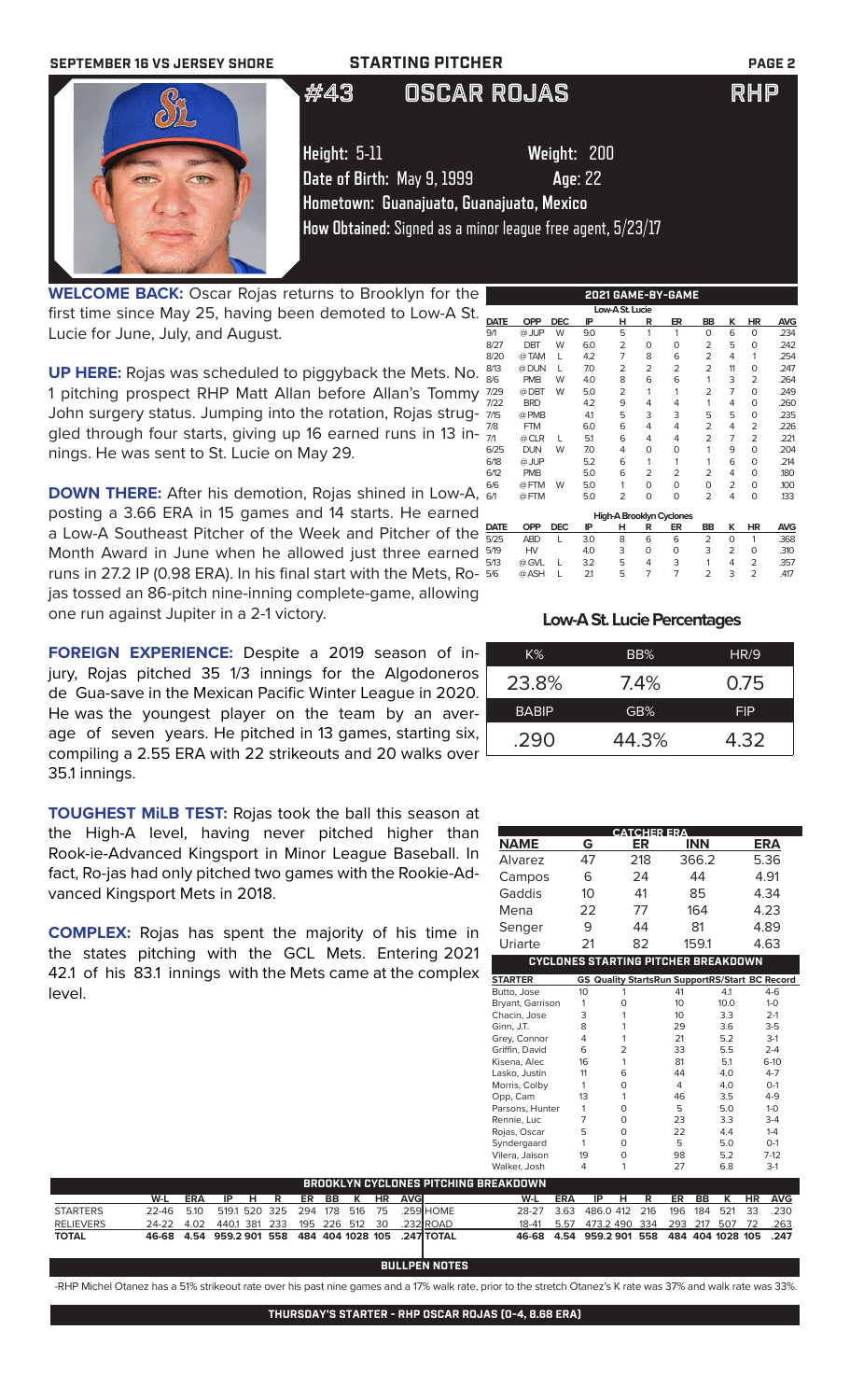|  |  |  |  |  |  | SEPTEMBER 16 VS JERSEY SHORE |  |  |  |  |  |  |
|--|--|--|--|--|--|------------------------------|--|--|--|--|--|--|
|  |  |  |  |  |  |                              |  |  |  |  |  |  |

# **SEPTEMBER 16 INSTEAD 20 IFROM A SHOREA PAGE 3**

**# 30 FRANCISCO ALVAREZ - C .249, 21 HR, 57 RBI, .405 wOBA, wRC+ 146**

**Last HR:** 9/15 vs. Jersey Shore **Season High, Hits:** 3 (3x, 8/10 at WIL **Road:** 44-142 (.310) **Multi-Hit Games:** 17 (9/10 at Hudson Valley) **Season High, Rins:** 3 (3x, 7/6 at HV) **Road:** 44-142 (.310) **Road:** *R***oad:** *ATAC (.310)* **<b>Road: Ri**ang **Road: Ri**ang **Communision And High, At At At A**<br>**Multi-RBI Games:** 18 (9/12 at Hudson Valley **Multi-RBI Games:** 18 (9/12 at Hudson Valley)

**Season High, RBI:** 4 (2x, 8/10 at WIL)<br>**Season High, RBI:** 4 (2x, 8/10 at WIL)

• Enters his fourth year in the Mets organization...Called up from Low-A St. Lucie on Monday, May 24...19 years old, turning 20 on November 19 • Ranks as the No. 1 prospect in the Mets system according to both *MLB Pipeline* and *Baseball America*...Ranked as the No. 10 prospect in Minor League Baseball.

• Hit .417 (20-48) with five doubles, two home runs, and 12 RBIs in 15 games with St. Lucie...Struck out seven times and walked 15...went 2-for-4 in stolen bases

• Non-roster invitee to Mets Spring Training...Signed with NYM as NDFA on July 2, 2018

| 1#9    ZACH ASHFORD - OF  |                            |                                                   | .233. 1 HR. 18 RBI. .321 wOBA. wRC+ 93        |
|---------------------------|----------------------------|---------------------------------------------------|-----------------------------------------------|
| Last Game: 0-3. BB        | Home: 25-108 (.231)        | Last HR: 5/23 vs. Hudson Valley                   | <b>Season High, Hits: 2 (8x, 9/14 vs. JS)</b> |
| <b>RISP:</b> 19-59 (.322) | <b>Road: 24-101 (.238)</b> | <b>Multi-Hit Games:</b> 8 (8/20 at Hudson Valley) | <b>Season High, Runs: 2 (6/6 at JS)</b>       |
| Streak:                   | vs. JS: 11-52 (.212)       | <b>Multi-RBI Games:</b> 4 (9/14 vs. Jersey Shore) | <b>Season High, RBI:</b> 2 (4x, 9/14 vs. JS)  |
|                           |                            |                                                   | <b>Season High, SB: 1 (3x, 7/7 at HV)</b>     |

• Enters his third year in the Mets organization...Called up from Low-A St. Lucie on Saturday, May 22

• Hit .340 (17-50) in 14 games with the St. Lucie Mets in 2021, collecting three doubles and six walks with a stolen base

• Spent his first few games as a pro with Brooklyn in 2019, hitting .136 in 16 games before being sent to the GCL Mets (37 G, .295/2/23/.413) • Drafted by the Mets out of Fresno State in the 6th round of the 2019 MLB Draft

**# RAUL BERACIERTA - OF .000, 0 HR, 0 RBI, .000 wOBA, wRC+ 0**

| <b>Last Game: <math>0-4</math>. 2 K</b> | Home: $0-4$     | Last HR:                | Season High, Hits: |
|-----------------------------------------|-----------------|-------------------------|--------------------|
| $RISP: 0-1$                             | Road:           | <b>Multi-Hit Games:</b> | Season High, Runs: |
| Streak:                                 | $vs.$ JS: $0-4$ | <b>Multi-RBI Games:</b> | Seaon High, RBI:   |
|                                         |                 |                         | Season High, SB:   |

• Enters his seventh year in the Mets organization...received from Double-A Binghamton on Wednesday, September 15

• Hit .281 with an .896 OPS in 39 games with the FCL Mets before joining Binghamton for three games last week, hitting 2-10

• Part of Brooklyn's 2019 NYPL Championship team...promoted from the GCL Mets in July before hitting .188 in 31 games

• The 22 year old hails from San Felix, Venezuela and enters his time with Brooklyn with a .358 OBP and .749 OPS in 760 at bats.

### **# 48 OSCAR CAMPOS - C .167, 0 HR, 0 RBI, .169 wOBA, wRC+ 0 Last Game: DNP Home: 3-10 Last HR: Season High, Hits:** 1 (3x, 9/5 vs. Wilmington)<br> **RISP:** 0-3 **Road: 0-8 Home: 3-10 Home: Alternative Multi-Hit Games: Season High, Hits: 1 (3x, 9/5 vs. Wilmington)**  $S$ eason High, Runs: **Streak: vs. JS:** HNP **Multi-RBI Games: Season High, RBI: Season High, SB: # 11 CODY BOHANEK - INF .197, 9 HR, 22 RBI, .315 wOBA, wRC+ 92 Last Game:** 3-4, 2 HR, 2 RBI **Home:** 20-96 (.208) **Last HR:** 9/15 vs. Jersey Shore **Season High, Hits:** 3 (2x, 9/9 at HV) **RISP:** 5-49 (.102) **Road:** 18-101 (.178) **Multi-Hit Games:** 6 (9/15 vs. Jersey Shore) **Season High, Runs:** 2 (5x, 9/15 vs. JS) **Streak:** 1 G (3-4) **vs. JS:** 12-45 (.267) **Multi-RBI Games:** 4 (9/15 vs. Jersey Shore) **Seaon High, RBI:** 2 (5x, 9/15 vs. JS) **Season High, SB:** 1 (4x, 9/9 at HV) • Enters his third year in the Mets organization and his fifth as a professional...Traded from Houston to the Mets in January of 2019 along with 3B J.D. Davis in exchange for OF Ross Adolph, INF Luis Santana, and C Scott Manea • Returns from Triple-A Syracuse 5/12-6/8, 6/24, 8/6-8/25: 34 G, .191/.351/.292/.643 with four doubles, one triple, one home run, and six RBIs with 17 walks • Broke camp with Brooklyn: 5 G, .313/.500/.500 with a home run a two RBIs before the call up • Originally drafted by Houston in the 30th round of the 2017 MLB Draft from the University of Illinois-Chicago

• Signed by the Mets on August 20 from the Tri-City ValleyCats of the Frontier League, hitting .305/.322/.405 in 63 games with 17 doubles, three triples, three HR • Came up through the Houston Astros system since 2014, spending six games in 2019 with Triple-A Round Rock. Spent the majority of the season with Low-A Quad Cities in the Midwest League...elected free agency following the 2020 year.

• Played for Tri-City in the Houston system in 2018, facing the Brooklyn Cyclones in the NY-Penn League going 4-11...Faced current Mets big leaguer RHP Tylor Megill.

| #<br><b>BRANDEN FRYMAN - INF</b> |                      |                                     | .000. 0 HR. 0 RBI. .000 w0BA. wRC+ 0     |
|----------------------------------|----------------------|-------------------------------------|------------------------------------------|
| Last Game: 0-4<br><b>RISP:</b>   | Home: $0-4$<br>Road: | Last HR:<br><b>Multi-Hit Games:</b> | Season High, Hits:<br>Season High, Runs: |
| Streak:                          | $vs.$ JS: 0-4        | <b>Multi-RBI Games:</b>             | Season High, RBI:<br>Season High, SB:    |

- Enters his third year in the Mets organization...received from Low-A St. Lucie on Wednesday, September 15
- Played 69 games with Low-A St. Lucie, posting a .229/.297/.309 slash line with 11 doubles, three home runs, 26 RBIs, and 14 steals in 18 attempts
- Won a title with the 2019 NYPL Champion Brooklyn Cyclones, hitting .356 in 13 games with a .796 OPS (.396 OBP/.400 SLG).
- Drafted in the 21st round of the 2019 MLB Draft out of Samford...Son of former big leaguer Travis Fryman who is a current coach in the Cleveland system as the Special Assistant to Player Development, Infield

| # 7 NIC GADDIS - C/3B      |                          |                                                                                                    | .185. 4 HR. 13 RBI. .389 wOBA. wRC+ 131                |
|----------------------------|--------------------------|----------------------------------------------------------------------------------------------------|--------------------------------------------------------|
| Last Game: $1-3.2B$        | <b>Home: 3-31 (.097)</b> | <b>Last HR:</b> 2 (9/8 at Hudson Valley G2)                                                        | <b>Season High, Hits:</b> $2$ ( $2x$ , $9/8$ at HV G2) |
| <b>RISP:</b> $6-16$ (.375) | <b>Road:</b> 6-22 (.273) | <b>Multi-Hit Games:</b> 2 (9/8 at Hudson Valley G2) <b>Season High, Runs:</b> 2 (2x, 9/8 at HV G2) |                                                        |
| <b>Streak:</b> 1 G (1-3)   | $vs.$ JS: 2-10           | <b>Multi-RBI Games:</b> 4 (9/8 at Hudson Valley G2) <b>Season High, RBI:</b> 5 (9/8 at HV G2)      |                                                        |
|                            |                          |                                                                                                    | <b>Season High, SB:</b> $1(9/8$ at HV G2)              |

• Enters his third year in the Mets organization...Received from Low-A St. Lucie on Saturday, July 17 when C Juan Uriarte was placed on the temp. inactive list • Hit .250 (20-80) with a .421 OBP in 25 games with St. Lucie, hitting three home runs (a career-high) from his two in 2019.

- Returns to Coney Island where he was a member of the 2019 Cyclones for 15 games before being transferred to the GCL Mets.
- Hit a combined .192 across 40 games in 2019 with Brooklyn and the GCL Mets
- Drafted by the Mets in the 16th round of the 2019 MLB Draft out of Jacksonville State...Hails from Trenton, GA.

| $# 10$ LUIS GONZALEZ - INF |                            |                                                                                     | .269. 6 HR. 26 RBI. .313 wOBA. wRC+ 90         |
|----------------------------|----------------------------|-------------------------------------------------------------------------------------|------------------------------------------------|
| <b>Last Game: DNP</b>      | <b>Home:</b> 25-88 (.286)  | <b>Last HR: 9/7 at Hudson Valley</b>                                                | <b>Season High, Hits: 4 (3x, 8/28 vs. ABD)</b> |
| <b>RISP:</b> 16-55 (.291)  | <b>Road: 29-113 (.160)</b> | Multi-Hit Games: 12 (9/8 at Hudson Valley G2) Season High, Runs: 3 (3x 8/10 at WIL) | <b>Season High, RBI:</b> 4 $(9/7$ at HV)       |
| <b>Streak:</b> 3 G (3-11)  | $vs.$ JS: 10-35 (.286)     | <b>Multi-RBI Games:</b> 6 (9/7 at Hudson Valley)                                    | <b>Season High, SB:</b> $1(2x, 9/8$ at HV G2)  |

• Enters his first season in the Mets organization, signing a minor league deal with New York on May 30, 2021.

Played three games with Low-A St. Lucie, going 3-12 with a double.

• Spent seven seasons in the Cincinnati farm system, reaching as high as Triple-A Louisville in 2019.

• Career .253 hitter in 587 games and 2,151 at-bats with Cincinnati and New York farm systems. • Signed with the Reds in September of 2012.

## **# 14 TANNER MURPHY - OF .145, 0 HR, 6 RBI, .274 wOBA, wRC+ 60**

|                            |                          |                                                   | ,,, ,                                       |
|----------------------------|--------------------------|---------------------------------------------------|---------------------------------------------|
| <b>Last Game: DNP</b>      | <b>Home: 2-21</b> (.095) | Last HR:                                          | <b>Season High, Hits: 2 (8/10 at WIL)</b>   |
| <b>RISP:</b> 5-19 $(.263)$ | <b>Road:</b> 6-30 (.200) | <b>Multi-Hit Games: 1 (8/10 at Wilmington)</b>    | <b>Season High, Runs: 2 (9/8 at HV G2)</b>  |
| <b>Streak:</b> $1 G (1-3)$ | $vs.$ JS: 1-3            | <b>Multi-RBI Games: 2 (9/14 vs. Jersey Shore)</b> | <b>Season High, RBI: 3 (9/14 vs. JS)</b>    |
|                            |                          |                                                   | <b>Season High, SB:</b> $1(2x, 9/10$ at HV) |

• Enters his third year in the Mets organization...promoted from Low-A St. Lucie on Friday, August 6

• Played 25 games (four with FCL Mets) and 21 with Low-A St. Lucie, hitting a combined .195 with a .316 OBP, hitting three home runs and driving in 14 runs • Spent his first professional season with the Rookie-level Kingsport Mets in the Appalachian League, hitting. 201 in 40 games

• Drafted by the Mets in the 18th round of the 2019 MLB Draft out of the University of North Florida...Born and raised in Memphis, TN.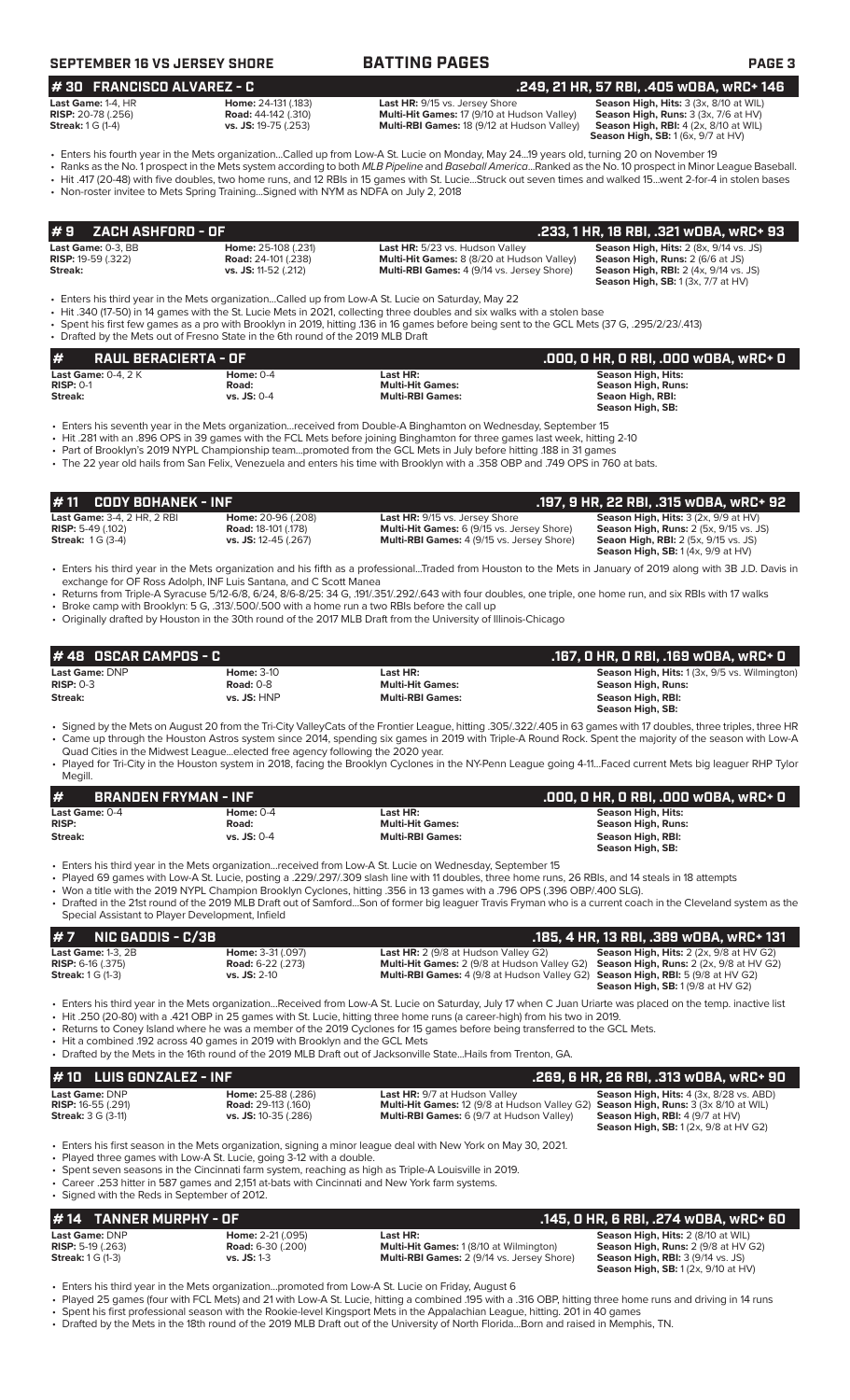# **SEPTEMBER 16 VS JERSEY SHORE BATTING PAGES PAGE 4**

### **# 22 JAYLEN PALMER - INF/OF .185, 3 HR, 13 RBI, .338 wOBA, wRC+ 100 Last Game:** 1-4, R **Home:** 13-56 (.232) **Last HR:** 8/31 vs. Wilmington **Season High, Hits:** 3 (8/13 at WIL) **RISP:** 7-33 (.212) **Road:** 11-70 (.157) **Multi-Hit Games:** 4 (9/3 vs. Wilmington) **Season High, Runs:** 2 (5x, 9/5 vs. WIL) **Streak:** 2 G (2-8) **vs. JS:** 2-8 **Multi-RBI Games:** 5 (9/3 vs. Wilmington) **Season High, RBI:** 3 (2x 8/31 vs. WIL)

**Season High, RBI:** 3 (2x 8/31 vs. WIL)<br>**Season High, SB:** 1 (4x, 8/18 at HV)

- Enters his fourth year in the Mets organization...No. 15 prospect in the Mets system, according to *MLB Pipeline*...Promoted to High-A Brooklyn on 8/3.
- Stole 23 bases for Low-A St. Lucie (departs the league as the third-highest total in Low-A Southeast). • Hit .276/.378/.386 across 66 games with St. Lucie in 2021, collecting 13 doubles, four triples, and two home runs with 24 RBIs.
- Lowered his strikeout rate from 40% in 2019 with Kingsport to 28% with St. Lucie.
- Drafted in the 22nd round of the 2018 MLB Draft out of Holy Cross (NY) High School in Flushing...\$200K signing bonus

|                              |                           |                                                                                                   | .224, 3 HR, 11 RBI, .372w0BA, wRC+ 120         |
|------------------------------|---------------------------|---------------------------------------------------------------------------------------------------|------------------------------------------------|
| <b>Last Game:</b> 1-4, K     | <b>Home:</b> 12-43 (.279) | <b>Last HR:</b> 9/8 at Hudson Valley G2                                                           | <b>Season High, Hits: 2 (6x, 8/27 vs. ABD)</b> |
| <b>RISP:</b> $6-28$ $(.214)$ | <b>Road:</b> 14-67 (.209) | <b>Multi-Hit Games:</b> 6 (9/3 vs. Wilmington)                                                    | <b>Season High, Runs: 3 (9/8 at HV G2)</b>     |
| <b>Streak:</b> $1 G (1-4)$   | $vs.$ JS: 1-8             | <b>Multi-RBI Games:</b> 4 (9/8 at Hudson Valley G2) <b>Season High, RBI:</b> 3 (3x, 9/8 at HV G2) |                                                |
|                              |                           |                                                                                                   | Season High, SB: 1(9/7 at HV)                  |

• Enters his sixth year in the Mets organization...promoted to Brooklyn on 8/3 from Low-A St. Lucie.

• Hit .274 with seven home runs and 47 RBIs across 64 games with Low-A St. Lucie this season.

• Part of Brooklyn's 2019 New York-Penn League Championship Team.

• 2021 marks his first full-season assignment after short season assignments with GCL Mets and the NYPL. • Signed as non-drafted international free agent signing on July 2, 2016 from Venezuela.

| #2<br><b>WILMER REYES - UTL</b>       |                                       |                                                                                             | .400, 1 HR, 5 RBI, .496 WOBA, WRC+ 206                                               |
|---------------------------------------|---------------------------------------|---------------------------------------------------------------------------------------------|--------------------------------------------------------------------------------------|
| Last Game: $1-4$ . $R$<br>$RISP: 2-3$ | <b>Home: 2-8</b><br><b>Road: 6-12</b> | <b>Last HR: 9/12 at Hudson Valley)</b><br><b>Multi-Hit Games: 2 (9/12 at Hudson Valley)</b> | <b>Season High, Hits: 3 (9/12 at HV)</b><br><b>Season High, Runs: 2 (9/12 at HV)</b> |
| <b>Streak:</b> 5 G (8-20)             | <b>vs. JS: 2-8</b>                    | <b>Multi-RBI Games: 2 (9/12 at Hudson Valley)</b>                                           | <b>Season High, RBI:</b> $3(9/12$ at $HV$ )<br>Season High, SB:                      |

• Enters his sixth year in the Mets organization...Won a New York-Penn League title with Brooklyn in 2019

- Reinstated from rehab assignment with FCL Mets on September 9 when SS Ronny Mauricio and OF Antoine Duplantis were promoted to Double-A Binghamton. • Hit .323 with a .350 on-base percentage in 2019 as the top hitter on the 2019 NYPL Champion Brooklyn Cyclones
- Enters 2021 as a .275 lifetime hitter with a .327 on-base percentage
- 22 year old hails from Mao, Dominican Republic

# **# 19 LUKE RITTER - INF .230, 13 HR, 41 RBI, .322 wOBA, wRC+ 97**

| <b>Last Game: DNP</b>     |
|---------------------------|
| <b>RISP:</b> 14-68 (.206) |
| $\sim$ $\sim$ $\sim$      |

**Last Game:** DNP **Home:** 18-95 (.189) **Last HR:** 9/12 at Hudson Valley **Season High, Hits:** 3 (2x, 9/5 at Wil) **RISP:** 14-68 (.206) **Road:** 37-140 (.264) **Multi-Hit Games:** 13 (8/27 vs. Aberdeen) **Season High, Runs:** 2 (3x, 7/6 at HV)

**Streak: vs. JS:** 5-35 (.143) **Multi-RBI Games:** 10 (9/12 at Hudson Valley) **Season High, RBI:** 6 (6/20 at Wilmington) **Season High, SB:** 1 (5/12 at Greenville)

- Enters his third year in the Mets organization...Won a New York-Penn League title with Brooklyn in 2019 • Missed 32 games with a broken bone in his left hand...Went on the IL after July 7 when he suffered the injury mid-game at Hudson Valley
- Led Brooklyn in 2019 in games played (68), runs (39), doubles (15), and walks (33)
- Mets 7th-round pick in 2019 from Wichita State...Also drafted by the Minnesota Twins in the 37th round of the 2018 MLB Draft
- Played linebacker at Rockhurst High School and set the school record with 184 tackles. **# 45 JOE SUOZZI - OF .170, 1 HR, 6 RBI, .334 wOBA, wRC+ 96 Last Game: DNP Home:** 5-33 (.152) **Last HR:** 7/16 vs. Jersey Shore **Season High, Hits:** 2 (7/28 at JS) **RISP:** 4-22 (.182) **Righ, Runs:** 2 (7/27 at JS) **RISP:** 4-22 (.182) **Road:** 4-20 **Road: 4-20 Multi-Hit Games:** 1 (7/28 at Jersey Shore) **Season High, Runs:** 2 (7/27 at JS)<br>**Streak: w. JS:** 5-24 (.208) **Multi-RBI Games:** 2 (8/5 vs. Jersey Shore) **Season High, RBI:** 2 **Streak: Value of 2003** (1992) **Multi-RBI Games:** 2 (8/5 vs. Jersey Shore) **Season High, SB:**

• Enters his third year in the Mets organization...received from Low-A St. Lucie on July 13

• Hit .292 with a .372 on-base percentage in 30 games with the Mets...posted a wRC+112, hitting four doubles and two home runs

• Signed by the Mets on June 15, 2020 out of Boston College

- Attended Chaminade High School in Mineola, NY
- His father, Tom Suozzi, is the former Nassau County Executive and current U.S. House of Representatives member of NY's 3rd district (Nassau, Suffolk, Queens)

|      |                          |                         |           |                   |      | Hardest Hit Balls - 2021 (not all games listed- from available Trackman data) |                         |           |                        |
|------|--------------------------|-------------------------|-----------|-------------------|------|-------------------------------------------------------------------------------|-------------------------|-----------|------------------------|
| Date | Player                   | Upponent                | Exit Velo | Result            | Date | Player                                                                        | Opponent                | Exit Velo | Result                 |
| 8/12 | <b>Francisco Alvarez</b> | at Wilmington           | 112.8     | Home Run          | 8/28 | Ronny Mauricio                                                                | vs. Aberdeen            | 109.6     | Line Out               |
| 6/12 | Francisco Alvarez        | vs. Hudson Vallev 112.5 |           | Double            | 6/1  | Ronny Mauricio                                                                | at Jersey Shore         | 109.6     | <b>Triple</b>          |
| 9/5  | Ronny Mauricio           | vs. Wilminaton          | 112.2     | Single            | 6/22 | Brett Baty                                                                    | vs. Jersey Shore        | 109.2     | Double                 |
| 6/11 | Brett Baty               | vs. Hudson Valley 111.2 |           | <b>Ground Out</b> | 6/15 | Francisco Alvarez                                                             | at Wilmington           | 109.2     | Single                 |
| 6/29 | Ronny Mauricio           | at Aberdeen             | 110.4     | Single            | 6/1  | Francisco Alvarez at Jersey Shore                                             |                         | 109.0     | Home Run               |
| 8/21 | Francisco Alvarez        | at Hudson Vallev        | 110.3     | Ground Out        | 8/29 | Ronny Mauricio                                                                | vs. Aberdeen            | 109.0     | <b>Ground Ball Out</b> |
| 9/8  | Ronny Mauricio           | at Hudson Valley        | 110.0     | <b>Home Run</b>   | 5/25 | Francisco Alvarez                                                             | vs. Aberdeen            | 109       | Single                 |
| 8/12 | Ronny Mauricio           | at Wilmington           | 109.9     | Line Out          | 8/6  | Ronny Mauricio                                                                | vs. Hudson Valley 108.7 |           | <b>Home Rune</b>       |
| 7/3  | Luis Gonzalez            | at Aberdeen             | 109.9     | <b>Ground Out</b> | 6/5  | Francisco Alvarez                                                             | at Jersev Shore         | 108.7     | <b>Ground Ball Out</b> |
| 6/1  | Adrian Hernandez         | at Jersev Shore         | 109.8     | Home Run          | 6/2  | <b>Francisco Alvarez</b>                                                      | at Jersey Shore         | 108.7     | Single                 |
| 6/6  | Francisco Alvarez        | at Jersev Shore         | 109.7     | Single            | 7/13 | Brett Baty                                                                    | at Hudson Vallev        | 108.7     | Single                 |

# **Recent Home Run Chart**

| Date | Player                   | Opponent                  | Exit Velo | Launch Angle | Distance |          | Jose Peroza              | vs. Aberdeen             | $104.1$ mph | 45.8 | 344 ft. |
|------|--------------------------|---------------------------|-----------|--------------|----------|----------|--------------------------|--------------------------|-------------|------|---------|
| 8/10 | Francisco Alvarez        | at Wilmington 112.8 mph   |           | 27.2         | 416 ft.  | 8/25     | Jaylen Palmer            | vs. Aberdeen             |             |      |         |
|      | Nic Gaddis               | at Wilmington 97.5 mph    |           | 27.8         | 388 ft.  | 8/26     | Cody Bohanek             | vs. Aberdeen             | $101$ mph   | 27   | 335 ft. |
|      | Luis Gonzalez            | at Wilmington 102.6 mph   |           | 31.1         | 442 ft.  | 8/28     | Luis Gonzalez            | vs. Aberdeen             | 95 mph      | 35   | 349 ft. |
| 8/12 | Francisco Alvarez        | at Wilmington 101.5 mph   |           | 26.9         | 398 ft.  | 8/29     | Cody Bohanek             | vs. Aberdeen             | $101$ mph   | 32   | 396 ft. |
| 8/18 | <b>Francisco Alvarez</b> | at Hudson Valley          |           |              |          | 9/3      | <b>Francisco Alvarez</b> | vs. Wilminaton 105 mph   |             | 32   | 428 ft. |
|      | Jose Peroza              | at Hudson Vallev          |           |              |          | 9/5      | <b>Francisco Alvarez</b> | vs. Wilmington 101.3 mph |             | 33   | 414 ft. |
|      | Jeremy Vasquez           | at Hudson Valley          |           |              |          |          | Ronny Mauricio           | vs. Wilminaton 101.3 mph |             | 28   | 404 ft. |
| 8/19 | Jose Peroza              | at Hudson Vallev          |           |              |          | 9/7      | Luis Gonzalez            | at Hudson Valley 104 mph |             | 22   | 397 ft. |
|      | Ronny Mauricio           | at Hudson Valley          |           |              |          | $9/8$ G1 | <b>Francisco Alvarez</b> | at Hudson Valley 97 mph  |             | 37   | 370 ft. |
| 8/21 | Jose Peroza              | at Hudson Valley102.7 mph |           | 29.9         | 394 ft.  | 9/8G2    | Ronny Mauricio           | at Hudson Valley 110 mph |             | 23   | 403 ft. |
| 8/24 | Ronny Mauricio           | vs. Aberdeen              | 93.8 mph  | 35.9         | 343 ft.  | 9/9      | Cody Bohanek             | at Hudson Valley 102 mph |             | 39   | 365 ft. |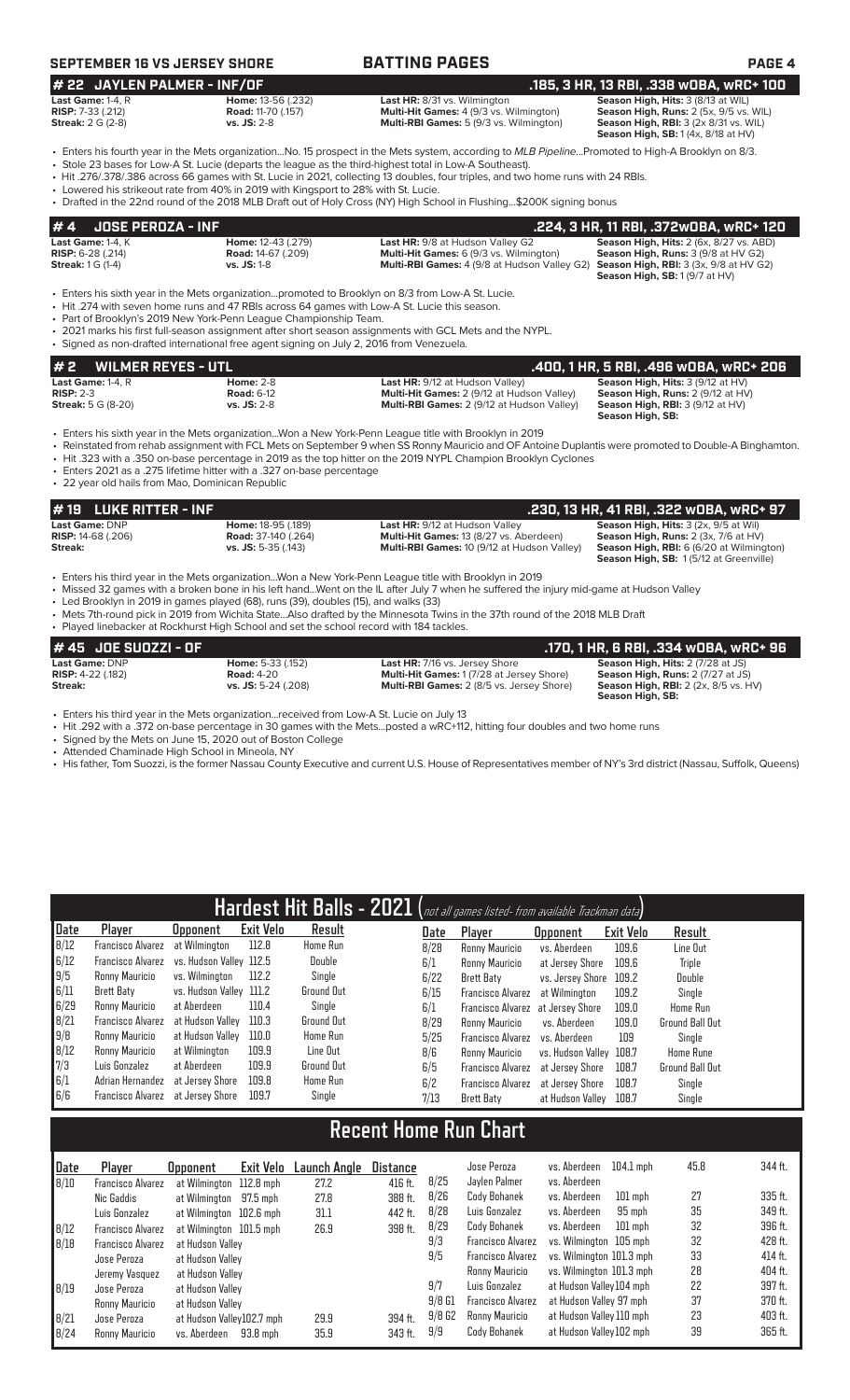# **SEPTEMBER 16 VS JERSEY SHORE BULLPEN PAGE PAGE 5**

|--|--|

| #18                   | <b>NOLAN CLENNEY - RHP</b>                                                                      | 33.3 K%, 6.7 BB%, 3.86 ERA, 2 G        |               |              |                          | <b>LAST FIVE APPEARANCES</b> |                       |                        |                            |                        |                |                     |                         |
|-----------------------|-------------------------------------------------------------------------------------------------|----------------------------------------|---------------|--------------|--------------------------|------------------------------|-----------------------|------------------------|----------------------------|------------------------|----------------|---------------------|-------------------------|
| Last App: 9/14 vs. JS | <b>Last Loss:</b>                                                                               | SV/OP (Last):                          | Holds:        |              |                          |                              | <b>NOLAN CLENNEY</b>  |                        |                            |                        |                |                     |                         |
| Leadoff: 0-4, BB      | <b>Inherited Runners/Stranded:</b>                                                              |                                        |               | DATE         | OPP                      | <b>DEC</b>                   | IP                    | H                      | R                          | ER                     | <b>BB</b>      | К                   | HI                      |
|                       |                                                                                                 |                                        |               | 9/10         | vs. JS                   |                              | 1.0                   | $\mathbf{1}$           | 2                          | 2                      | 1              | $\circ$             | $\Omega$                |
|                       | Enters his first year in the Mets organizationReceived from Low-A St. Lucie on September 7      |                                        |               | 9/10         | @ HV                     |                              | 2.1                   | $\overline{2}$         | $\circ$                    | $\circ$                | $\circ$        | 3                   | $\circ$                 |
|                       | Signed to a minor league deal on June 28, 2021Made 13 relief apps for Low-A St. Lucie           |                                        |               | 9/7          | @ HV                     |                              | 2.0                   | $\mathbf{1}$           | 0                          | $\circ$                | $\circ$        | 3                   | 0                       |
|                       | • Pitched with Gary in 2021 and with Utica in 2019 and 2020 in independent baseball             |                                        |               | 9/1          | @ JUP*                   |                              | 1.2                   | $\overline{2}$         | $\mathbf 0$                | $\circ$                | $\mathbf 0$    | $\overline{2}$      | $\Omega$                |
|                       | · 25 year old hails from Northville, MichiganAttended NC State                                  |                                        |               | 8/28         | DBT <sup>*</sup>         |                              | 2.0                   | $\mathbf{1}$           | 1                          | $\mathbf{1}$           | 1              | 3                   | 0                       |
| #13                   | DYLAN HALL - RHP                                                                                | 23.8 K%, 11.9 BB%, 2.89 ERA, 2 G       |               |              |                          |                              | <b>DYLAN HALL</b>     |                        |                            |                        |                |                     |                         |
| Last App: 9/12 at HV  | <b>Last Loss:</b>                                                                               | SV/OP (Last):                          | Holds: 1      | DATE         | <b>OPP</b>               | DEC.                         | IP                    | Н                      | R                          | <b>ER</b>              | <b>BB</b>      | Κ                   | HI                      |
| Leadoff: 0-2, K       | <b>Inherited Runners/Stranded:</b>                                                              |                                        |               | 9/4          | $@$ JUP*                 |                              | 2.0                   | $\mathbf{1}$           | $\circ$                    | $\Omega$               | $\mathbf{1}$   | 2                   | $\circ$                 |
|                       |                                                                                                 |                                        |               |              | 8/31@ FCL AST**          |                              | 2.0                   | $\overline{2}$         | $\circ$                    | $\circ$                | $\overline{2}$ | 3                   | 0                       |
|                       | Enters his first year in the Mets organizationreceived from Low-A St. Lucie on September 7 •    |                                        |               |              | 8/24@ FCL NATS**         |                              | 0.2                   | $\circ$                | $\circ$                    | $\circ$                | $\overline{2}$ | $\mathbf{1}$        | 0                       |
|                       | Has pitched with Double-A Binghamton, Low-A St. Lucie, and FCL Mets(16IP, 19 K, 12 BB, 11 ER) + |                                        |               |              | 5/20 @ ERI***            | L                            | 3.1                   | $\overline{7}$         | 5                          | 5                      | $\overline{2}$ | $\overline{2}$      | 1                       |
|                       | . Pitched for Virginia Tech and Central OklahomaSigned MiLB FA deal with Mets June 15, 2020.    |                                        |               | 9/12         | @ Hv                     |                              | 2.0                   | $\overline{2}$         | 0                          | $\Omega$               | $\mathbf 0$    | $\overline{2}$      | 0                       |
|                       | · From Stafford, Virginiathrew a perfect game for Mountain View High School                     |                                        |               |              |                          |                              |                       |                        |                            |                        |                |                     |                         |
|                       |                                                                                                 |                                        |               |              |                          |                              | <b>LUIS MONTAS</b>    |                        |                            |                        |                |                     |                         |
| # 28                  | <b>LUIS MONTAS - RHP</b>                                                                        | 14.3 K%, 4.8 BB%, 15.75 ERA, 3 G       |               | <b>DATE</b>  | OPP                      | <b>DEC</b>                   | IP                    | Н.                     | R                          | <b>ER</b>              | <b>BB</b>      | Κ                   | HI                      |
| Last App: 9/11 at HV  | Last Loss: 9/7 at HV                                                                            | SV/OP (Last): 0/1 (9/7 at HV)          | Holds:        | 8/8          | PMB <sup>*</sup>         | <b>SV</b>                    | 1.0                   | $\mathbf{1}$           | 0                          | $\circ$                | $\Omega$       | $\mathbf{1}$        | $\Omega$                |
| Leadoff: 0-4          | <b>Inherited Runners/Stranded:</b>                                                              |                                        |               | 7/31         | @ DBT*                   |                              | 1.0                   | $\mathbf 0$            | 0                          | $\circ$                | 0              | 3                   | $\circ$                 |
|                       | • Enters his third year in the Mets organizationpromoted from Low-A St. Lucie on 8/31           |                                        |               | 9/2          | WIL                      |                              | 1.0                   | 3                      | $\overline{2}$             | 2                      | $\Omega$       | $\mathbf{1}$        | $\Omega$                |
|                       | • Had a 24% K rate, 5.9% walk rate, .282 BABIP, and 3.73 FIP in 19 games with Low-A St. Lucie   |                                        |               | 9/7          | @ HV                     | BS.L                         | 1.0                   | 5                      | 4                          | 4                      | 0              | $\mathbf{1}$        | $\Omega$                |
|                       | • Went 7/9 in save opportunities this season with Mets                                          |                                        |               | 9/11         | @ HV                     |                              | 2.0                   | $\overline{2}$         | 1                          | 1                      | 1              | 1                   | $\circ$                 |
|                       | • 20 years old out of San Cristobal, Dominican Republic on July 2, 2019                         |                                        |               |              |                          |                              | <b>COLBY MORRIS</b>   |                        |                            |                        |                |                     |                         |
|                       |                                                                                                 |                                        |               | DATE         | OPP                      | <b>DEC</b>                   | IP                    | H                      | R                          | ER                     | <b>BB</b>      | K                   | HI                      |
| #38                   | <b>COLBY MORRIS - RHP</b>                                                                       | 27.5 K%, 9.0 BB%, 3.74 ERA, 25 G       |               |              | 8/29 vs. ABD             |                              | 1.2                   | 3                      | $\mathbf{1}$               | $\mathbf{1}$           | 1              | $\mathbf{1}$        | 0                       |
| Last App: 9/15 vs. JS | Last Loss: 8/17 at Hudson Valley                                                                | SV/OP (Last): 1/1 (9/8 at HV G1)       | <b>Holds:</b> | 9/3          | vs. WIL                  |                              | 2.0                   | $\Omega$               | $\Omega$                   | $\Omega$               | $\Omega$       | $\mathbf{1}$        | $\Omega$                |
|                       | Leadoff: 10-34, 3B, 2B, 3 BB, 4 HBP Inherited Runners/Stranded: 12/6                            |                                        |               | 9/8          | @ HV G1 SV               |                              | 2.0                   | 4                      | $\circ$                    | $\circ$                | $\circ$        | $\overline{4}$      | $\circ$                 |
|                       |                                                                                                 |                                        |               | 9/12<br>9/15 | @ HV<br>vs. JS           |                              | 2.1<br>1.1            | 4<br>$\mathbf{1}$      | 3<br>$\circ$               | 3<br>$\Omega$          | 1<br>$\Omega$  | 5<br>$\overline{4}$ | $\mathbf{1}$<br>$\circ$ |
|                       | Enters his first season in the Mets organizationcalled up from Low-A St. Lucie on May 20        |                                        |               |              |                          |                              | <b>MICHEL OTANEZ</b>  |                        |                            |                        |                |                     |                         |
|                       | • Made four scoreless appearances in relief for the St. Lucie Mets to being 2021                |                                        |               | DATE         | OPP                      | DEC.                         | IP                    | Н                      | R                          | ER                     | <b>BB</b>      | K                   | HI                      |
|                       | . Minor League free agent signingpitched at Middlebury in Vermont                               |                                        |               |              | 8/26 vs. ABD             |                              | 1.0                   | 1                      | $\Omega$                   | $\Omega$               | $\Omega$       | $\overline{4}$      | $\Omega$                |
| #26                   | <b>MICHEL OTANEZ - RHP</b>                                                                      | 31.1 K%, 22.2 BB%, 4.42 ERA, 33 G      |               |              | 8/29 vs. ABD             |                              | 1.0                   | $\mathbf{1}$           | 1                          | 1                      | $\overline{2}$ | 2                   | 0                       |
| Last App: 9/12 at HV  | <b>Last Loss:</b>                                                                               | <b>SV/OP (Last):</b> 0/2 (BS vs. JS)   | Holds: 3      | 9/4          | vs. WIL                  |                              | 2.0                   | $\circ$                | $\circ$                    | $\circ$                | $\mathbf 0$    | $\overline{2}$      | 0                       |
| Leadoff: 6-29         | <b>Inherited Runners/Stranded: 15/5</b>                                                         |                                        |               | 9/8          | @ HV G2 SV               |                              | 2.0                   | $\overline{2}$         | $\mathbf{1}$               | $\mathbf{1}$           | $\mathbf{1}$   | 3                   | 0                       |
|                       | • Enters his sixth year in the Mets orgNo. 26 prospect in the system according to MLB Pipeline  |                                        |               | 9/12         | @ HV                     |                              | 1.0                   | $\circ$                | 0                          | $\Omega$               | $\mathbf{1}$   | 1                   | 0                       |
|                       | • Returns to Brooklyn for the second assignment in a row                                        |                                        |               |              |                          |                              | <b>HUNTER PARSONS</b> |                        |                            |                        |                |                     |                         |
|                       | • Pitched with the Cyclones and won an NYPL title in 2019 and also spent time with Kingsport    |                                        |               |              | DATE OPP                 | <b>DEC</b>                   | IP                    | H                      | R                          | ER                     | <b>BB</b>      | K                   | HI                      |
|                       | • Missed 2017 due to injuryStruck out 21 batters in 21.1 innings with the DSL Mets1 in 2016.    |                                        |               |              | 8/26 vs. ABD             |                              | 1.0                   | 3                      | 3                          | $\circ$                | $\mathbf{1}$   | $\circ$             | $\mathbf 0$             |
|                       |                                                                                                 |                                        |               |              | 8/29 vs. ABD             |                              | 2.0                   | $\mathbf{1}$           | 0                          | $\circ$                | 2              | 4                   | 0                       |
| #44                   | HUNTER PARSONS - RHP                                                                            | 30.5 K%, 12.9 BB%, 4.10 ERA, 23 G      |               | 9/4          | vs. WIL                  |                              | 2.2                   | $\Omega$               | $\Omega$                   | $\Omega$               | $\Omega$       | $\overline{4}$      | $\Omega$                |
| Last App: 9/14 vs. JS | Last Loss:                                                                                      | <b>SV/OP (Last):</b> 1/1 (9/14 vs. JS) | Holds: 1      | 9/9          | @ HV                     |                              | 2.1                   | 1                      | $\mathbf{1}$               | $\mathbf{1}$           | $\mathbf{1}$   | 5                   | $\mathbf{1}$            |
| Leadoff: 7-31, 3 BB   | Inherited Runners/Stranded: 13/9                                                                |                                        |               | 9/14         | vs. JS                   | S                            | 1.0                   | $\circ$                | $\circ$                    | $\circ$                | $\circ$        | 3                   | $\circ$                 |
|                       |                                                                                                 |                                        |               |              |                          |                              | <b>REYSON SANTOS</b>  |                        |                            |                        |                |                     |                         |
|                       | • Enters his third year in the Mets orgCalled up from Low-A St. Lucie on May 20                 |                                        |               | DATE         | OPP                      | <b>DEC</b>                   | IP                    | Н                      | R                          | ER                     | <b>BB</b>      | Κ                   | HI                      |
|                       | • Made four relief appearances with the Mets (A-), striking out 18 in 10 innings (45% K rate).  |                                        |               | 8/31         | @ JUP*                   |                              | 1.1                   | $\circ$<br>$\mathsf O$ | $\mathbf 0$<br>$\mathsf O$ | $\circ$<br>$\mathsf O$ | $\circ$<br>1   | $\mathbf{1}$<br>3   | $\mathbf 0$<br>$\Omega$ |
|                       | • Pitched with the Cyclones and won an NYPL title in 2019                                       |                                        |               | 8/28<br>8/25 | DBT <sup>*</sup><br>DBT* |                              | 2.0<br>1.0            | 3                      | 3                          | 3                      | 1              | $\overline{2}$      | 1                       |
|                       |                                                                                                 |                                        |               | 8/19         | @ TAM*                   | <b>SV</b>                    | 2.0                   | $\circ$                | $\circ$                    | $\circ$                | $\mathbf{1}$   | $\mathbf{1}$        | $\circ$                 |
| #45                   | <b>REYSON SANTOS - RHP</b>                                                                      | 28.6 K%, 14.3 BB%, 5.63 ERA, 2 G       |               | 9/12         | @ HV                     |                              | 2.0                   | $\mathbf{1}$           | 3                          | 3                      | $\overline{2}$ | $\overline{2}$      | 0                       |
| Last App: 9/12 at HV  | <b>Last Loss:</b>                                                                               | SV/OP (Last):                          | Holds: 0      |              |                          |                              |                       |                        |                            |                        |                |                     |                         |
| Leadoff: 1-2, BB      | <b>Inherited Runners/Stranded:</b>                                                              |                                        |               |              |                          |                              | <b>EVY RUIBAL</b>     |                        |                            |                        |                |                     |                         |
|                       |                                                                                                 |                                        |               |              | DATE OPP                 | <b>DEC</b>                   | IP                    | H                      |                            | R ER BB                |                | К                   | HI                      |
|                       |                                                                                                 |                                        |               |              | 8/24 vs. ABD             |                              | 1.0                   | $\circ$                | $\circ$                    | $\circ$                | $\overline{2}$ | $\mathbf{1}$        | $\Omega$                |

• Enters his fourth year in the Mets organization....received from Low-A St. Lucie on September 7 • Made 27 appearances with the Mets...struck out 44 and walked 22 in 35.1 IP

• Part of Brooklyn's NYPL Title in 2019, earning the save in game one of the championship series • 22 year old hails from Bani in the Domiinican Republic

**# 50 EVY RUIBAL - RHP 22.7 K%, 18.2 BB% 6.00 ERA, 16 G Last App:** 9/15 vs. JS **Last Loss:** 8/19 at HV **SV/OP (Last): Holds:** 2

**Leadoff:** 4-15, 2B,HR 2 BB**Inherited Runners/Stranded:** 10/8

- Signed to a minor league deal on June 27 from the Florence Y'alls (Frontier League)
- Pitched in the Dodgers system from 2015-2018, reaching High-A Rancho Cucamonga
- Drafted by the Dodgers in the 16th round of the 2017 MLB Draft from Notre Dame • From Milburn, New Jersey, attending Milburn High School

|      |                  | <b>LAST FIVE APPEARANCES</b> |                      |                |                |                |                |                |          |
|------|------------------|------------------------------|----------------------|----------------|----------------|----------------|----------------|----------------|----------|
|      |                  |                              | <b>NOLAN CLENNEY</b> |                |                |                |                |                |          |
| DATE | OPP              | <b>DEC</b>                   | IP                   | н              | R              | ER             | <b>BB</b>      | K              | ΗR       |
| 9/10 | vs. JS           |                              | 1.0                  | 1              | $\overline{2}$ | $\overline{2}$ | 1              | $\Omega$       | O        |
| 9/10 | @ HV             |                              | 2.1                  | $\overline{2}$ | 0              | O              | O              | 3              | 0        |
| 9/7  | @ HV             |                              | 2.0                  | 1              | $\Omega$       | O              | O              | 3              | $\Omega$ |
| 9/1  | @ JUP*           |                              | 1.2                  | $\overline{2}$ | Ο              | O              | O              | $\overline{2}$ | $\Omega$ |
| 8/28 | DBT*             |                              | 2.0                  | 1              | 1              | 1              | 1              | 3              | O        |
|      |                  |                              | <b>DYLAN HALL</b>    |                |                |                |                |                |          |
| DATE | OPP              | DEC                          | IP                   | н              | R              | ER             | BB             | Κ              | ΗR       |
| 9/4  | $@$ JUP*         |                              | 2.0                  | 1              | $\Omega$       | O              | 1              | $\overline{2}$ | $\Omega$ |
|      | 8/31@ FCL AST**  |                              | 2.0                  | $\overline{2}$ | $\Omega$       | $\Omega$       | $\overline{2}$ | 3              | $\Omega$ |
|      | 8/24@ FCL NATS** |                              | 0.2                  | 0              | O              | O              | $\overline{2}$ |                | O        |
| 5/20 | @ ERI***         |                              | 3.1                  | 7              | 5              | 5              | $\overline{2}$ | フ              | 1        |
|      |                  |                              |                      |                |                |                |                |                |          |

|             |                  |       | <b>LUIS MONTAS</b>   |                |                |          |          |   |          |
|-------------|------------------|-------|----------------------|----------------|----------------|----------|----------|---|----------|
| <b>DATE</b> | OPP              | DEC   | IP                   | н              | R              | ER       | BB       | Κ | ΗR       |
| 8/8         | PMB <sup>*</sup> | SV    | 1.0                  | 1              | 0              | 0        | 0        | 1 | 0        |
| 7/31        | $@$ DBT*         |       | 1.0                  | $\Omega$       | 0              | O        | O        | 3 | 0        |
| 9/2         | <b>WIL</b>       |       | 1.0                  | 3              | $\overline{2}$ | 2        | 0        | 1 | 0        |
| 9/7         | @ HV             | BS. L | 1.0                  | 5              | $\overline{4}$ | 4        | O        | 1 | 0        |
| 9/11        | @ HV             |       | 2.0                  | 2              | 1              | 1        | 1        | 1 | 0        |
|             |                  |       | <b>COLBY MORRIS</b>  |                |                |          |          |   |          |
| <b>DATE</b> | OPP              | DEC   | IP                   | н              | R              | ER       | BB       | Κ | ΗR       |
| 8/29        | vs. ABD          |       | 1.2                  | 3              | 1              | 1        | 1        | 1 | 0        |
| 9/3         | vs. WIL          |       | 2.0                  | 0              | 0              | 0        | 0        | 1 | 0        |
| 9/8         | @ HV G1          | SV    | 2.0                  | 4              | 0              | O        | O        | 4 | 0        |
| 9/12        | @ HV             |       | 2.1                  | 4              | 3              | 3        | 1        | 5 | 1        |
| 9/15        | vs. JS           |       | 1.1                  | 1              | $\Omega$       | $\Omega$ | $\Omega$ | 4 | 0        |
|             |                  |       | <b>MICHEL OTANEZ</b> |                |                |          |          |   |          |
| DATE        | OPP              | DEC   | IP                   | Н              | R              | ER       | ВB       | Κ | ΗR       |
| 8/26        | vs. ABD          |       | 1.0                  | 1              | 0              | 0        | 0        | 4 | 0        |
| 8/29        | vs. ABD          |       | 1.0                  | 1              | 1              | 1        | 2        | 2 | 0        |
| 9/4         | vs. WIL          |       | 2.0                  | O              | 0              | 0        | 0        | 2 | 0        |
| 9/8         | @ HV G2          | .SV   | 2.0                  | $\overline{2}$ | 1              | 1        | 1        | 3 | 0        |
| 9/12        | @HV              |       | 1 <sub>0</sub>       | $\Omega$       | $\Omega$       | $\Omega$ | 1        | 1 | $\Omega$ |

|             |                  |            | <b>HUNTER PARSONS</b> |          |   |    |                |                |          |
|-------------|------------------|------------|-----------------------|----------|---|----|----------------|----------------|----------|
| <b>DATE</b> | OPP              | DEC        | IP                    | н        | R | ER | ВB             | Κ              | ΗR       |
| 8/26        | vs. ABD          |            | 1.0                   | 3        | 3 | 0  | 1              | $\Omega$       | 0        |
| 8/29        | vs. ABD          |            | 2.0                   | 1        | 0 | 0  | 2              | 4              | 0        |
| 9/4         | vs. WIL          |            | 2.2                   | $\Omega$ | 0 | O  | $\Omega$       | 4              | 0        |
| 9/9         | @ HV             |            | 2.1                   | 1        | 1 | 1  | 1              | 5              | 1        |
| 9/14        | vs. JS           | S          | 1.0                   | 0        | 0 | 0  | O              | 3              | 0        |
|             |                  |            | <b>REYSON SANTOS</b>  |          |   |    |                |                |          |
| <b>DATE</b> | OPP              | DEC        | IP                    | н        | R | ER | BB             | Κ              | ΗR       |
| 8/31        | @ JUP*           |            | 1.1                   | $\Omega$ | 0 | O  | O              | 1              | 0        |
| 8/28        | DBT*             |            | 2.0                   | $\Omega$ | 0 | O  | 1              | 3              | 0        |
| 8/25        | DBT <sup>*</sup> |            | 1.0                   | 3        | 3 | 3  | 1              | 2              | 1        |
| 8/19        | @ TAM*           | SV         | 2.0                   | $\Omega$ | O | O  | 1              | 1              | $\Omega$ |
| 9/12        | @ HV             |            | 2.0                   | 1        | 3 | 3  | 2              | $\overline{2}$ | 0        |
|             |                  |            | <b>EVY RUIBAL</b>     |          |   |    |                |                |          |
| <b>DATE</b> | OPP              | <b>DEC</b> | IP                    | н        | R | ER | BB             | Κ              | ΗR       |
| 8/24        | vs. ABD          |            | 1.0                   | $\Omega$ | 0 | 0  | $\overline{2}$ | 1              | 0        |
| 8/28        | vs. ABD          | н          | 0.1                   | 1        | 0 | 0  | 2              | $\Omega$       | 0        |
| 9/3         | vs. WIL          |            | 1.0                   | 1        | O | 0  | $\Omega$       | 1              | 0        |
| 9/9         | @ HV             | SV         | 0.1                   | $\Omega$ | 0 | 0  | O              | $\Omega$       | 0        |
| 9/11        | @ HV             |            | 1.0                   | 2        | 1 | 1  | 0              | 2              | 1        |
| 9/15        | vs. JS           |            | 2.0                   | 2        | 0 | O  | 1              | 2              | 0        |

\* = Low-A St. Lucie

\*\* = Florida Complex League Mets

\*\*\* = Double-A Binghamton

|                |                                    |     |    |    |    | <b>Number of Pitches Thrown</b> |      |
|----------------|------------------------------------|-----|----|----|----|---------------------------------|------|
| <b>Pitcher</b> | Days Rest 9/14 9/15 9/16 9/17 9/18 |     |    |    |    |                                 | 9/19 |
| Clenney        |                                    | 26  |    |    |    |                                 |      |
| Hall           | 3                                  | --  |    | -- | -- |                                 |      |
| Montes         | 4                                  | --  |    |    |    | --                              |      |
| <b>Morris</b>  | O                                  | $-$ | 23 | -  |    | --                              |      |
| Otanez         | 4                                  | --  |    |    |    |                                 |      |
| Parsons        |                                    | 16  | -- | -- |    |                                 |      |
| Santos         | 3                                  | -   |    |    |    | --                              |      |
| Ruibal         |                                    |     | 35 |    |    |                                 |      |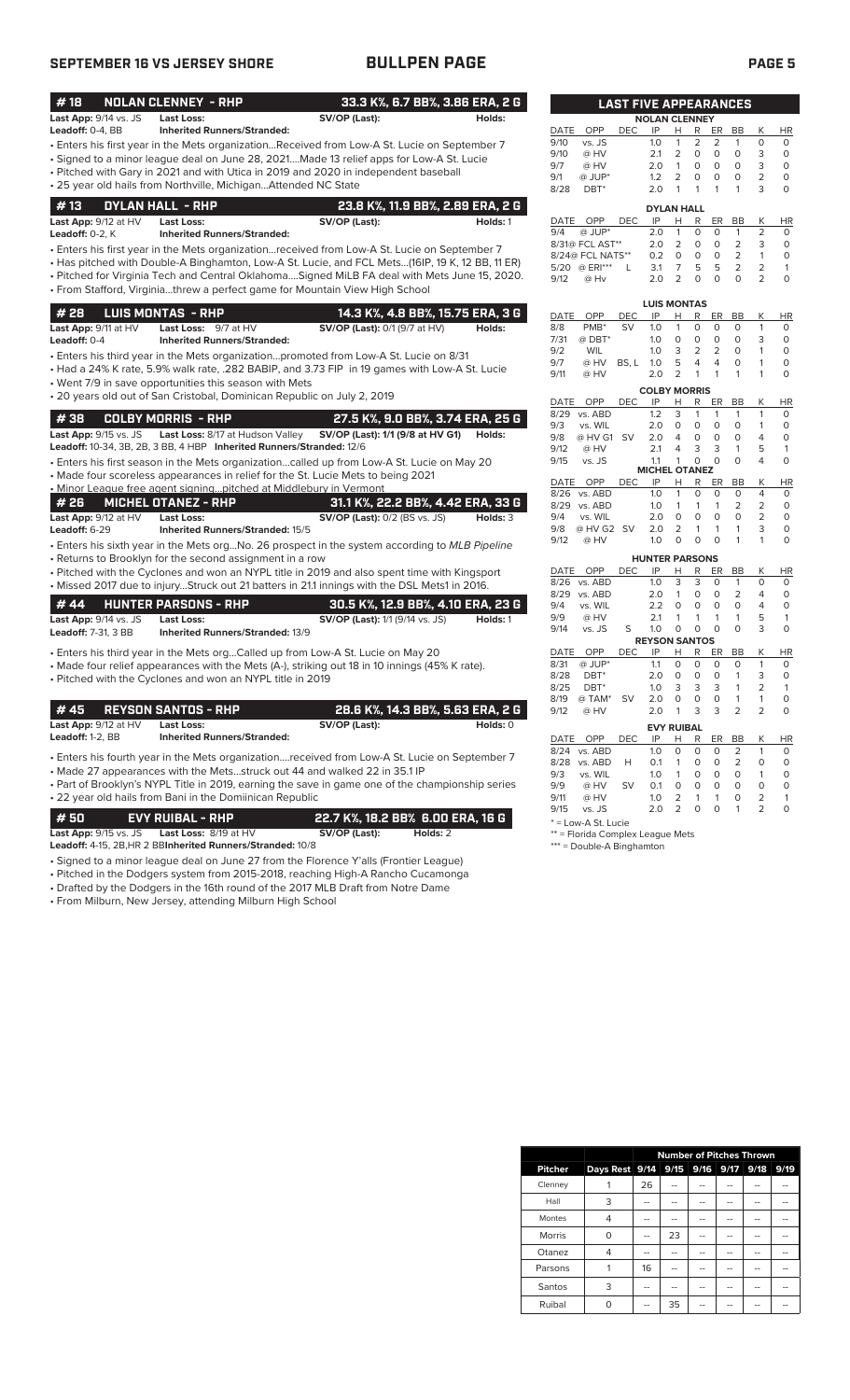| INDIVIDUAL PITCHING HIGHS                                                     |
|-------------------------------------------------------------------------------|
|                                                                               |
|                                                                               |
| Most Home Runs Allowed, Game 4 (3x, Garrison Bryant, 9/8 at Hudson Valley G2) |
| Most Strikeouts, Game, Starter 9 (2x, Connor Grey, 7/16 vs. Jersey Shore)     |
|                                                                               |
|                                                                               |
|                                                                               |
|                                                                               |
|                                                                               |
|                                                                               |
|                                                                               |
|                                                                               |

| TEAM PITCHING HIGHS                                                        |  |
|----------------------------------------------------------------------------|--|
|                                                                            |  |
|                                                                            |  |
|                                                                            |  |
|                                                                            |  |
|                                                                            |  |
|                                                                            |  |
|                                                                            |  |
|                                                                            |  |
|                                                                            |  |
|                                                                            |  |
| Most Strikeouts, Extra Innings  10 (2x, 7/7 at Hudson Valley - 10 innings) |  |
|                                                                            |  |
| Most Walks Allowed, Extra Innings 6 (6/23 vs. Jersey Shore - 10 innings)   |  |
|                                                                            |  |
|                                                                            |  |
| Most Pitchers Used, Extra Innings 5 (5/23 vs. Hudson Valley - 12 innings)  |  |
|                                                                            |  |

| <b>TEAM MISCELLANEOUS</b>                                                          |                  |
|------------------------------------------------------------------------------------|------------------|
|                                                                                    |                  |
| Longest Game, Time, Extra-Inning Game3:30 (6/23 vs. Jersey Shore - 10 innings)     |                  |
| Shortest Game, Time Nine-Inning Game.  2:20 (2x, 5/18 vs. HV & 8/14 at Wilmington) |                  |
|                                                                                    |                  |
|                                                                                    |                  |
|                                                                                    |                  |
|                                                                                    |                  |
|                                                                                    |                  |
|                                                                                    |                  |
|                                                                                    |                  |
|                                                                                    |                  |
|                                                                                    |                  |
|                                                                                    |                  |
| <b>OUTFIELD ASSISTS [13]</b>                                                       | RECORD BREAKDOWN |

| OUTFIELD ASSISTS [13] |                   |            |  |  |  |  |  |  |
|-----------------------|-------------------|------------|--|--|--|--|--|--|
|                       | <b>NAME TOTAL</b> | (LAST)     |  |  |  |  |  |  |
| <b>plantis</b>        | 6                 | 8/20 at HV |  |  |  |  |  |  |

| <b>Duplantis</b> | 6 | 8/20 at HV   |
|------------------|---|--------------|
| Ashford          | 3 | 7/23 vs. WIL |
| Molina           |   | 5/21 vs. HV  |
| Winaker          |   | 5/6 at ASH   |
| Bohanek          |   | 7/6 at HV    |
| Murphy           |   | 9/10 at HV   |
|                  |   |              |

| UNIFORM RECORDS           |           |  |
|---------------------------|-----------|--|
| Home White                | $11 - 5$  |  |
| <b>Road Gray</b>          | $19 - 40$ |  |
| <b>Championship Gold</b>  | $11 - 14$ |  |
| <b>Coney Island</b>       | $1 - 4$   |  |
| Los Jefes                 | $1-$      |  |
| <b>Black Mets Jerseys</b> | $2-1$     |  |

Ed Blankmeyer Joe Belangia 7/11 at HV Ed BlankmeyerRay Valero 8/20 at HV<br>Ronny MauricioRay Valero 8/20 at HV

Ronny MauricioRay Valero

| T)    |                               |  |
|-------|-------------------------------|--|
|       |                               |  |
|       |                               |  |
|       |                               |  |
| ストロハー |                               |  |
|       |                               |  |
|       |                               |  |
|       |                               |  |
|       |                               |  |
|       |                               |  |
|       |                               |  |
|       |                               |  |
|       |                               |  |
|       | Non Quality Start 34-62       |  |
|       |                               |  |
|       |                               |  |
|       |                               |  |
|       | Score 4 or More Runs 41-21    |  |
|       |                               |  |
|       | Hit 2+ Home Runs  20-8        |  |
|       | Do Not Allow a Home Run 24-22 |  |
|       | Hit More Home Runs  26-13     |  |
|       | Opponent Hits More HRs4-27    |  |
|       |                               |  |
|       |                               |  |
|       |                               |  |
|       |                               |  |
|       |                               |  |
|       |                               |  |
|       |                               |  |
|       |                               |  |
|       | Opponent Scores First 14-45   |  |
|       |                               |  |
|       |                               |  |
|       |                               |  |
|       |                               |  |
|       |                               |  |
|       |                               |  |
|       | Rubber Game of Series 1-0     |  |
|       | Last Game of Series 7-10      |  |
|       |                               |  |
|       |                               |  |
|       |                               |  |
|       |                               |  |
|       |                               |  |
|       |                               |  |

### **MISC. WINS**

| Come from Behind Wins 17 (9/8 at HV G1) |  |  |
|-----------------------------------------|--|--|
| Wins in Last At-Bat7 (8/27 vs. ABD)     |  |  |
| Walk-off Wins  4 (8/8 vs. WIL)          |  |  |

# **SEPTEMBER 16 VS JERSEY SHORE HIGH/LOW & CHARTS PAGE 6**

|                                                                               | Most Str |
|-------------------------------------------------------------------------------|----------|
|                                                                               | Most Str |
|                                                                               | Most Wa  |
|                                                                               | Longest  |
| Home Runs, Consecutive Games Three games (2x, last: Luke Ritter, 6/18-6/21)   | Longest  |
|                                                                               | Most Inn |
|                                                                               | Most Inn |
|                                                                               | Most Co  |
|                                                                               | Most Co  |
|                                                                               |          |
| Most Strikeouts, Game4 (19x, Jaylen Palmer & Joe Suozzi, 9/9 at Hudson Valley |          |
|                                                                               | Most Ru  |
| Most Extra-Base Hits, Game3 (4x, Cody Bohanek, 9/9 at Hudson Valley)          | Most Ru  |
|                                                                               | Most Hit |
| <b>TEAM BATTING HIGHS</b>                                                     | Fewest I |
|                                                                               | Fewest I |
|                                                                               | Most Co  |

| Most Double Plays Hit into, Game3 (5x, 7/7 at Hudson Valley - 10 innings) |
|---------------------------------------------------------------------------|
|                                                                           |

Most Hits, Game.. ........................................... 4 (5x, last: Luis Gonzalez, 8/10 at Wilmington)

### **FIELDING**

Most Errors, Team, Game...............................................................................6 (5/7 at Asheville) Most Errors, Individual, Game..................2 (8x, last: Jose Peroza, 9/10 at Hudson Valley) Most Double Plays Turned, Nine-Inning Game.............................3 (2x 8/27 vs. Aberdeen) Consecutive Errorless Games, Team.

### **STARTERS BY POSITION**

**C-** Alvarez (47), Mena (23), Uriarte (19), Gaddis (10), Senger (9), Campos (4) **1B-** Genord (49), Vasquez (34), Ritter (12), Bohanek (11), Reyes (4), Winaker (2), Martinez

(1) **2B-** Ritter (51), Gonzalez (39), Walters (12), Fermin (4), Bohanek (2) Peroza (2), Tiberi (1),

Struble (1), McNeil (1), B **3B-** Baty (41), Peroza (28), Bohanek (22), Tiberi (7), Fermin (7), Gonzalez (4), Gaddis (1), Palmer (1)

**SS-** Mauricio (86), Bohanek (10), Gonzalez (8), Walters (4), Fermin (3), Reyes (1), Fryman (1)

**LF-** Duplantis (48), Ashford (20), Tiberi (12), Suozzi (11), Vasquez (7), Bohanek (5), Baty (3), Murphy (2), Palmer (2), Winaker (1), Kleszcz (1), Struble (1)

**CF-** Duplantis (48), Palmer (24), Hernandez (23),Mangum (8), Hernandez (8), Molina (6), Ota (2), Murphy (2), Ashford (1)

**RF-** Ashford (40), Struble (15), Molina (10), Murphy (11), Palmer (7), Kleszcz (6), Bohanek (6), Winaker (4), Hernandez (4), Suozzi (4), Martinez (3), Ota (1), Beracierta (1)

**DH-** Alvarez (34), Mauricio (12), Genord (8), Vasquez (8), Baty (7), Gaddis (7), Ritter (5), Peroza (4), Gonzalez (3), Ashford (3), Bohanek (3), Tiberi (3), Hernandez (3), Senger (2), Mena (2), Walters (2), Fermin (2), Titus (2), Mangum (1), Struble (1), Suozzi (1)

### **STARTERS BY BATTING ORDER**

**1st -** Duplantis (87), Bohanek (12), Palmer (4), Struble (3), Tiberi (2), Mangum (2), Ashford (1), McNeil (1)

**2nd -** Palmer (26), Bohanek (19), Fermin (15), Mauricio (11), Duplantis (8), Ashford (6), Gonzalez (6), Mangum (5), Winaker (4), Tiberi (3), Struble (3), Reyes (3), Walters (2), Alvarez (2), Ritter (1),

**3rd -** Mauricio (88), Baty (15), Alvarez (8), Martinez (1)

**4th-** Alvarez (44), Baty (37), Ritter (9), Vasquez (9), Peroza (9), Genord (2), Martinez (2) **5th-** Vasquez (28), Alvarez (26), Ritter (24), Peroza (8), Ashford (5), Bohanek (5), Genord (5), Senger (4), Gonzalez (3), Ota (2), Fermin (1), Hernandez (1),

**6th-** Ritter (23), Genord (18), Ashford (15), Gonzalez (14), Peroza (12), Bohanek (7), Hernandez (3), Senger (3), Palmer (2), Reyes (2), Mena (2), Winaker (2), Kleszcz (2), Vasquez (1), Fermin (1), Ota (1), Suozzi (1) Tiberi (1), Uriarte (1)

**7th-** Genord (24), Ashford (19), Gonzalez (17), Ritter (9), Tiberi (5), Vasquez (4), Bohanek (4), Peroza (3), Ashford (3), Gaddis (3), Senger (3), Uriarte (3), Hernandez (2), Kleszcz (2), Walters (2), Mena (2), Murphy (2), Beracierta (1) Suozzi (1), Winaker (1), Campos (1), Palmer (1)

**8th-** Ashford (13), Tiberi (11), Gaddis (11), Hernandez (10), Gonzalez (9), Genord (9), Uriarte (8), Mena (8), Vasquez (6), Walters (6), Murphy (6), Bohanek (3), Suozzi (3), Kleszcz (2), Ritter (1), Peroza (1), Senger (1), Molina (1), Struble (1), Titus (1), Campos (1)

**9th-** Molina (16), Hernandez (14), Mena (12), Suozzi (11), Bohanek (10), Struble (8), Walters (7), Uriarte (7), Gaddis (6), Murphy (6), Gonzalez (4), Mangum (2), Kleszcz (2), Campos (2), Fryman (1), Tiberi (1), Titus (1)

|                                               | $\cdots$             |    |     |     |                          |                |    |              |    |                   |                  |  |
|-----------------------------------------------|----------------------|----|-----|-----|--------------------------|----------------|----|--------------|----|-------------------|------------------|--|
| <b>CATCHERS STEALING</b>                      |                      |    |     |     | <b>MULTI-RUN INNINGS</b> |                |    |              |    |                   |                  |  |
| <b>PCT</b><br><b>ATT</b><br>CS<br><b>Name</b> |                      |    |     |     |                          | <b>Runs</b>    |    | <b>Times</b> |    |                   |                  |  |
| Alvarez                                       | 18                   |    | 70  | 26% |                          |                |    |              |    |                   | 8th, 8/18 at HV  |  |
| Gaddis                                        | $\Omega$             |    | 7   | 0%  |                          | 6              |    | 3            |    | 4th, 8/10 at WIL  |                  |  |
| Mena                                          | 4                    |    | 33  | 12% |                          | 5              |    | 10           |    | 3rd, 9/8 at HV G2 |                  |  |
| Senger                                        | $\mathcal{P}$        |    | 10  | 20% |                          | 4              |    | 12           |    | 6th, 9/12 at HV   |                  |  |
| Uriarte                                       | 11                   |    | 31  | 35% |                          | 3              |    | 39           |    | 4th, 9/14 vs. JS  |                  |  |
| Team                                          | 36                   |    | 158 | 23% |                          | $\overline{2}$ |    | 59           |    |                   | 5th, 9/14 vs. JS |  |
|                                               | 1                    | 2  | з   | 4   | 5                        | G              | 7  | 8            | 9  | $10+$             | <b>TOTALS</b>    |  |
| <b>OPPONENTS</b><br>70                        |                      | 75 | 86  | 59  | 52                       | 65             | 47 | 61           | 35 | 6                 | 535              |  |
| <b>BKLYN</b>                                  | 55<br>48<br>57<br>62 |    |     | 48  | 64                       | 60             | 72 | 25           | 6  | 483               |                  |  |

**Name Umpire Date** Joe GenordDylan Bradley 7/9 at HV **EJECTIONS**

Longest Hitting Streak ................................................................12 (Ronny Mauricio, 5/4-5/20)

| INDIVIDUAL BATTING HIGHS | <b>INDIVIDUA</b>                               |                             |
|--------------------------|------------------------------------------------|-----------------------------|
|                          |                                                | Most Runs Allowed, Game     |
|                          |                                                | Most Hits Allowed, Game     |
| Most Hits Game           | 4 (5x last: Luis Gonzalez, 8/10 at Wilmington) | Most Home Runs Allowed Game |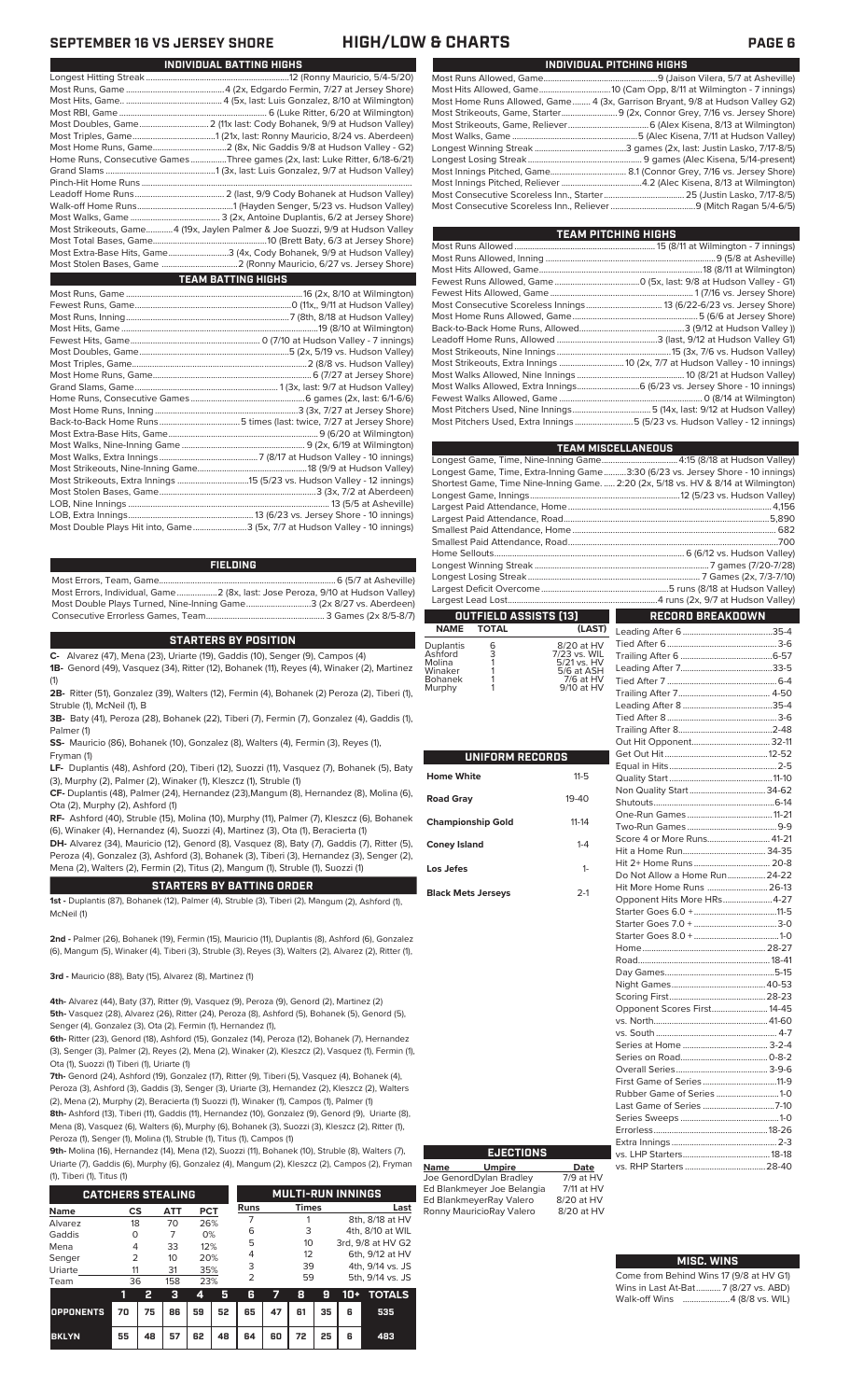# **SEPTEMBER 16 VS JERSEY SHORE GAME BY GAME RESULTS PAGE 7**

|             |                |                      |                |           |               |                   |             | GAME-BY-GAME RESULTS                                                    |                               |                         |             |                   |
|-------------|----------------|----------------------|----------------|-----------|---------------|-------------------|-------------|-------------------------------------------------------------------------|-------------------------------|-------------------------|-------------|-------------------|
| <b>DATE</b> | GM#            | <b>OPPONENT</b>      | W-L/TIME SCORE |           | <b>RECORD</b> | POSITION          | GA/GB       | <b>WINNING PITCHER</b>                                                  | <b>LOSING PITCHER</b>         | <b>SAVE</b>             | <b>TIME</b> | <b>ATTENDANCE</b> |
| 5/4         | 1              | at Asheville         | W              | $8 - 2$   | $1 - 0$       | T <sub>1st</sub>  | $^{\rm +1}$ | Josh Walker (1-0)                                                       | Blair Henley (0-1)            |                         | 3:16        | 1,200             |
| 5/5         | $\overline{2}$ | at Asheville         | L              | $6-1$     | $1 - 1$       | T <sub>2</sub> nd | $-1$        | Chandler Casey (1-0)                                                    | Jose Butto (1-0)              |                         | 3:26        | 1,200             |
| 5/6         | 3              | at Asheville         | L              | $11 - 4$  | $1 - 2$       | T3rd              | $-2$        | Matt Ruppenthal (1-0)                                                   | Oscar Rojas (0-1)             |                         | 3:10        | 1,200             |
|             |                |                      |                |           |               |                   |             |                                                                         |                               |                         |             |                   |
| 5/7         | 4              | at Asheville         | L              | $13 - 7$  | $1 - 3$       | T3rd              | -3          | R.J. Freure (1-0)                                                       | Jaison Vilera (0-1)           |                         | 3:44        | 1,200             |
| 5/8         | 5              | at Asheville         | W              | $16-12$   | $2 - 3$       | T3rd              | -3          | Alec Kisena (1-0)                                                       | Juan Pablo Lopez (1-0)        |                         | 3:52        | 1,200             |
| 5/9         |                | at Asheville         |                |           |               |                   |             | Cancelled due to non-COVID-related illness                              |                               |                         |             |                   |
| 5/10        |                | OFF DAY              |                |           |               |                   |             |                                                                         |                               |                         |             |                   |
| 5/11        | 6              | at Greenville        | W              | $6-1$     | $3-3$         | 2 <sub>nd</sub>   | $-2.5$      | Josh Walker (2-0)                                                       | Jay Groome (0-2)              |                         | 3:00        | 1,995             |
| 5/12        | $\overline{7}$ | at Greenville        | W              | $3 - 2$   | $4 - 3$       | 2 <sub>nd</sub>   | $-1.5$      | Brian Metoyer (1-0)                                                     | Yusniel Padron-Artilles (0-2) | Mitch Ragan (1)         | 3:14        | 1,819             |
| 5/13        | 8              | at Greenville        | L              | $8 - 2$   | $4 - 4$       | 2 <sub>nd</sub>   | $-2.5$      | Chris Murphy (1-1)                                                      | Oscar Rojas (0-2)             |                         | 3:21        | 2,485             |
| 5/14        | 9              | at Greenville        | L              | $5-1$     | $4 - 5$       | 4th               | $-2.5$      | Brayan Bello (2-0)                                                      | Alec Kisena (1-1)             |                         | 2:54        | 2,732             |
| 5/15        | 10             | at Greenville        | L              | $8 - 4$   | $4-6$         | 4th               | $-3.5$      | Yorvin Pantoja (1-0)                                                    | Brian Metoyer (1-1)           |                         | 2:52        | 2,883             |
| 5/16        | 11             | at Greenville        | L              | $10-9$    | $4 - 7$       | 4th               | $-3.5$      | Jake Wallace (1-0)                                                      | Eric Orze (0-1)               |                         | 3:09        | 2,818             |
| 5/17        |                | OFF DAY              |                |           |               |                   |             |                                                                         |                               |                         |             |                   |
| 5/18        | 12             | <b>Hudson Valley</b> | L              | $4 - 3$   | 4-8           | 5th               | $-4.5$      | Zach Greene (1-1)                                                       | Andrew Edwards (0-1)          |                         | 2:29        | 1,315             |
| 5/19        | 13             |                      | W              | $14-0$    | $5-8$         | 5th               | $-3.5$      |                                                                         |                               |                         | 3:01        | 810               |
|             |                | <b>Hudson Valley</b> |                |           |               |                   |             | Allan Winans (1-0)                                                      | Jhony Brito (0-1)             |                         |             |                   |
| 5/20        | 14             | <b>Hudson Valley</b> | L              | $6-1$     | 5-9           | 5th               | $-3.5$      | Luis Medina (2-0)                                                       | Jaison Vilera (0-2)           |                         | 2:42        | 682               |
| 5/21        | 15             | <b>Hudson Valley</b> | W              | $4-1$     | $6-9$         | 5th               | $-3.5$      | Josh Walker (3-0)                                                       | Josh Maciejewski (2-1)        | Eric Orze (1)           | 2:33        | 998               |
| 5/22        | 16             | <b>Hudson Valley</b> | L              | $5-3$     | $6-10$        | 5th               | $-4.5$      | Ken Waldichuk (1-0)                                                     | Cam Opp (0-1)                 |                         | 3:14        | 1,624             |
| 5/23        | 17             | <b>Hudson Valley</b> | W              | $6-5(12)$ | $7 - 10$      | 5th               | $-3.5$      | Josh Hejka (1-0)                                                        | Zach Greene (1-2)             |                         | 3:24        | 1,261             |
| 5/24        |                | OFF DAY              |                |           |               |                   |             |                                                                         |                               |                         |             |                   |
| 5/25        | 18             | Aberdeen             | L              | $8-1$     | $7 - 11$      | 5th               | $-4.5$      | Drew Rom (2-0)                                                          | Oscar Rojas (0-3)             |                         | 2:52        | 861               |
| 5/26        | 19             | Aberdeen             |                |           |               |                   |             | 5/26 game postponed due to rain, makeup scheduled for doubleheader 5/27 |                               |                         |             |                   |
| 5/27        | 19             | Aberdeen             | L              | $6-2(7)$  | $7-12$        | 5th               | $-5.5$      | Grayson Rodriguez (3-0)                                                 | Jaison Vilera (0-3)           |                         | 2:14        |                   |
|             | 20             | Aberdeen             | г              | $10-1(7)$ | $7-13$        | 5th               | $-6.5$      | Morgan McSweeney (2-0)                                                  | Cam Opp (0-2)                 |                         | 2:37        | 926               |
| 5/28        | 21             | Aberdeen             |                |           |               |                   |             | 5/28 game postponed due to rain, makeup scheduled for doubleheader 8/25 |                               |                         |             |                   |
| 5/29        | 21             | Aberdeen             | г              | $4-1$     | $7-14$        | 5th               | $-7.5$      | <b>Garrett Stallings (3-1)</b>                                          | Alec Kisena (1-2)             | Connor Gillispie (1)    | 2:52        | 1,509             |
| 5/30        | 22             | Aberdeen             |                |           |               |                   |             | 5/30 game posted to a later date to be determined                       |                               |                         |             |                   |
| 5/31        |                | OFF DAY              |                |           |               |                   |             |                                                                         |                               |                         |             |                   |
|             |                |                      |                |           |               |                   |             |                                                                         |                               |                         |             |                   |
|             |                |                      |                |           |               |                   |             | MAY [7-14]                                                              |                               |                         |             |                   |
| 6/1         | 22             | at Jersey Shore      | W              | $11 - 5$  | $8-14$        | T4th              | $-7.5$      | Jose Butto (1-1)                                                        | Josh Hendrickson (0-1)        |                         | 3:03        | 2,077             |
| 6/2         | 23             | at Jersey Shore      | L              | $4-1$     | $8-15$        | 5th               | $-8.5$      | Carlo Reyes (1-0)                                                       | Justin Lasko (0-1)            | Blake Brown (1)         | 2:44        | 1,591             |
| 6/3         | 24             | at Jersey Shore      | W              | $6 - 4$   | $9 - 15$      | 4th               | $-8.5$      | Bryce Montes de Oca (1-0)                                               | Jack Perkins (0-1)            | Brian Metoyer (1)       | 3:15        | 1,473             |
| 6/4         | 25             | at Jersey Shore      | L              | $5-4(7)$  | $9-16$        | 5th               | $-9.0$      | Aneurys Zabala (2-2)                                                    | Allan Winans (1-1)            |                         | 2:12        | 2,399             |
| 6/5         | 26             | at Jersey Shore      | L              | $5 - 4$   | $9-17$        | 5th               | $-9.0$      | Mike Adams (1-1)                                                        | Mitch Ragan (0-1)             |                         | 2:36        | 2,122             |
| 6/6         | 27             | at Jersey Shore      | L              | $11-6$    | $9-18$        | 5th               | -95         | Nick Lackney (1-0)                                                      | Jose Butto (1-2)              |                         | 3:31        | 2,041             |
| 6/7         |                | OFF DAY              |                |           |               |                   |             |                                                                         |                               |                         |             |                   |
| 6/9         | 28             | <b>Hudson Valley</b> | L              | $3-2(7)$  | $9-19$        | 5th               | $-10.5$     | Tanner Myatt (1-0)                                                      | Justin Lasko (0-2)            | Justin Wilson (1)       | 2:22        |                   |
|             | 29             | <b>Hudson Valley</b> | W              | $5-3(7)$  | 10-19         | 5th               | $-9.5$      | Eric Orze (1-1)                                                         | Luis Medina (2-1)             | Bryce Montes de Oca (1) | 2:02        | 1,211             |
| 6/10        | 30             | <b>Hudson Valley</b> | L              | $1-0$     | 10-20         | 5th               | $-9.5$      | <b>Barrett Loseke (2-1)</b>                                             | Cam Opp (0-3)                 | Zach Greene (1)         | 2:37        | 1,396             |
| 6/11        | 31             | <b>Hudson Valley</b> | L              | 8-0       | 10-21         | 5th               | $-9.5$      | Ken Waldichuk (2-0)                                                     | Jaison Vilera (0-4)           |                         | 3:06        | 1,597             |
| 6/12        | 32             | <b>Hudson Valley</b> | г              | $5-4$     | 10-22         | 5th               | $-9.5$      | Nelson Alvarez (2-0)                                                    | Bryce Montes de Oca (1-1)     | Justin Wilson (2)       | 3:22        | 2,194             |
| 6/13        | 33             | <b>Hudson Valley</b> | г              | $5-0$     | $10 - 23$     | 5th               | $-9.5$      | Hayden Wesneski (1-1)                                                   | Allan Winans (1-2)            |                         | 2:50        | 1,749             |
| 6/14        |                | OFF DAY              |                |           |               |                   |             |                                                                         |                               |                         |             |                   |
|             | 34             | at Wilmington        |                |           |               |                   |             |                                                                         |                               |                         |             |                   |
| 6/15        |                |                      | W              | $3-1$     | $11 - 23$     | 5th               | $-8.5$      | Brian Metoyer (2-1)                                                     | Zach Brzykcy (2-1)            | Andrew Edwards (1)      | 2:21        | 1,188             |
| 6/16        | 35             | at Wilmington        | L              | $5 - 2$   | $11 - 24$     | 5th               | $-9.5$      | Amos Willingham (1-0)                                                   | Eric Orze (1-2)               | Reid Schaller (3)       | 2:51        | 700               |
| 6/17        | 36             | at Wilmington        | L              | $8 - 4$   | $11 - 25$     | 5th               | $-10.5$     | Joan Adon (3-1)                                                         | Alec Kisena (1-3)             |                         | 2:54        | 1,009             |
| 6/18        | 37             | at Wilmington        | W              | $7 - 5$   | $12 - 25$     | 5th               | $-10$       | Mitch Ragan (1-1)                                                       | Reid Schaller (1-1)           |                         | 2:52        | 2,565             |
| 6/19        | 38             | at Wilmington        | L              | $9 - 8$   | 12-26         | 5th               | $-11$       | Christian Vann (2-0)                                                    | Andrew Edwards (0-2)          |                         | 3:26        | 1,899             |
| 6/20        | 39             | at Wilmington        | W              | $13-1$    | 13-26         | 5th               | $-11$       | Justin Lasko (1-2)                                                      | Alfonso Hernanndez (0-1)      |                         | 2:44        | 2,722             |
| 6/21        |                | OFF DAY              |                |           |               |                   |             |                                                                         |                               |                         |             |                   |
| 6/22        | 40             | <b>Jersey Shore</b>  | L              | $7 - 5$   | 13-27         | 5th               | $-12$       | Manuel Silva (1-0)                                                      | Jaison Vilera (0-5)           | Aneurys Zabala (3)      | 3:01        | 2,307             |
| 6/23        | 41             | <b>Jersey Shore</b>  | W              | 3-2 (10)  | 14-27         | 5th               | -12         | Mitch Ragan (2-1)                                                       | Andrew Brown (2-2)            |                         | 3:30        | 1,595             |
| 6/24        | 42             | <b>Jersey Shore</b>  | L              | 3-0       | 14-28         | 5th               | $-13$       | Kevin Gowdy (2-3)                                                       | Jose Butto (1-3)              | Blake Brown (2)         | 2:52        | 1,906             |
| 6/25        | 43             | <b>Jersey Shore</b>  | W              | $7-2$     | 15-28         | 5th               | $-13$       | Cam Opp (1-3)                                                           | Jonathan Hughes (2-3)         |                         | 2:44        | 2,194             |
| 6/26        | 44             | <b>Jersey Shore</b>  | W              | $8 - 5$   | 16-28         | 5th               | $-13$       | <b>Michel Otanez (1-0)</b>                                              | Mark Potter (0-2)             |                         | 3:13        | 2,363             |
| 6/27        | 45             | <b>Jersey Shore</b>  | L              | $3-0$     | 16-29         | 5th               | $-13$       | Dominic Pipkin (2-0)                                                    | Justin Lasko (1-3)            | Blake Brown (3)         | 2:43        | 2,253             |
| 6/28        |                | OFF DAY              |                |           |               |                   |             |                                                                         |                               |                         |             |                   |
| 6/29        | 46             | at Aberdeen          | L              | $7 - 3$   | 16-30         | 5th               | $-14$       | Garrett Stallings (4-3)                                                 | Alec Kisena (1-4)             | Garrett Farmer (4)      | 2:40        | 1,347             |
| 6/30        | 47             | at Aberdeen          | L              | $2-1(7)$  | 16-31         | 5th               | $-14.5$     | Clayton McGinness (1-1)                                                 | Jose Butto (1-4)              | Logan Gillaspie (1)     | 1:53        |                   |
|             | 48             | at Aberdeen          | W              | $7-6(7)$  | 17-31         | 5th               | $-14.5$     | Jaison Vilera (1-5)                                                     | Kade Strowd (0-2)             |                         | 2:31        | 2,405             |
|             |                |                      |                |           |               |                   |             |                                                                         |                               | Mitch Ragan (2)         |             |                   |
|             |                |                      |                |           |               |                   |             | <b>JUNE (10-17)</b>                                                     |                               |                         |             |                   |
| 7/1         | 49             | at Aberdeen          | L              | $2-0(6)$  | 17-32         | 5th               | $-15$       | Drew Rom (5-0)                                                          | Cam (1-4)                     |                         | 1:50        | 1,077             |
| 7/2         | 50             | at Aberdeen          | W              | $6 - 5$   | 18-32         | 5th               | $-14$       | Colby Morris (1-0)                                                      | Connor Gillispie (4-4)        | Bryce Montes de Oca (2) | 3:56        | 2,004             |
| 7/3         | 51             | at Aberdeen          | L              | $4 - 3$   | 18-33         | 5th               | $-14.5$     | Xavier Moore (1-0)                                                      | Mitch Ragan (2-2)             |                         | 3:00        | 4,668             |
| 7/4         | 52             | at Aberdeen          | L              | $7 - 2$   | 18-34         | 5th               | $-15.5$     | Garrett Stallings (5-3)                                                 | Alec Kisena (1-5)             |                         | 2:31        | 3,001             |
| 7/5         |                | OFF DAY              |                |           |               |                   |             |                                                                         |                               |                         |             |                   |
| 7/6         | 53             | at Hudson Valley     | L              | $9 - 7$   | 18-35         | 5th               | $-16.5$     | Charlie Ruegger (4-4)                                                   | Bryce Montes de Oca (1-2)     | Derek Craft (2)         | 3:15        | 1,687             |
| 7/7         | 54             | at Hudson Valley     | L              | $3-2(10)$ | 18-36         | 5th               | $-17.5$     | Barrett Loseke (3-1)                                                    | Josh Hejka (1-1)              |                         | 2:55        | 2,688             |
| 7/8         | 55             | at Hudson Valley     | 7:05 p.m.      |           |               |                   |             | Game postponed due to rain, doubleheader scheduled for 7/10             |                               |                         |             |                   |
| 7/9         | 55             | at Hudson Valley     | L              | $6 - 4$   | 18-37         | 5th               | $-18.5$     | Jhony Brito (3-3)                                                       | Cam Opp (1-5)                 |                         | 3:06        | 3,896             |
| 7/10        | 56             | at Hudson Valley     | L              | $7-1(7)$  | 18-38         | 5th               | $-19.5$     | Mitch Spence (3-1)                                                      | Connor Grey (0-1)             |                         | 2:22        |                   |
|             | 57             | at Hudson Valley     | L              | $5-0(7)$  | 18-39         | 5th               | $-20.5$     | Nick Ernst (4-0)                                                        | Justin Lasko (1-4)            |                         | 2:03        | 3,111             |

7/11 58 at Hudson Valley W 10-3 19-39 5th -19.5 Josh Hejka (2-1) Shawn Semple (3-1) 3:20 2,892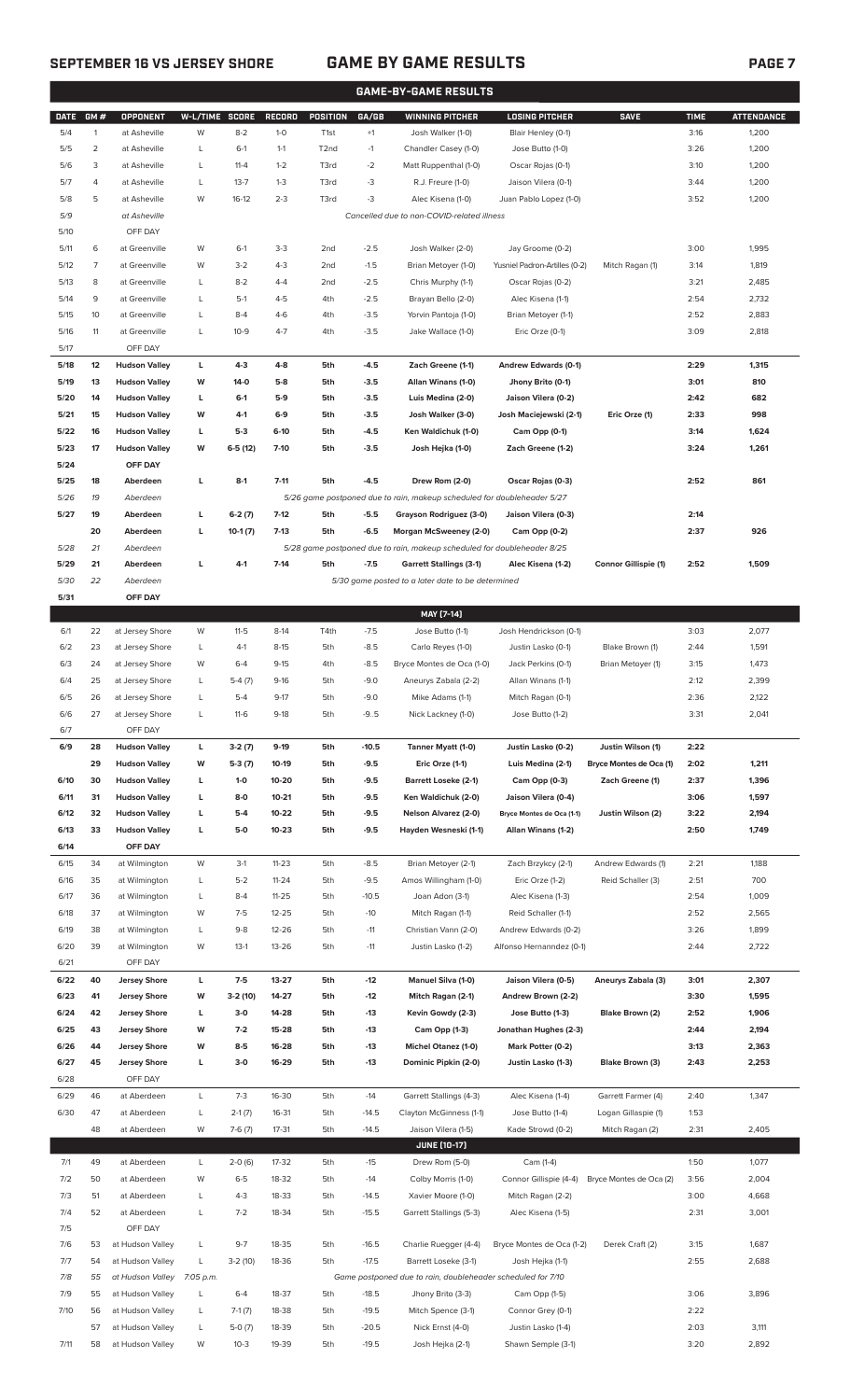# **SEPTEMBER 16 VS JERSEY SHORE GAME-BY-GAME PAGE 8**

|--|

| DATE | GM# | OPPONENT             | W-L/TIME SCORE |           | RECORD | POSITION | GA/GB   | <b>WINNING PITCHER</b>                                      | <b>LOSING PITCHER</b>        | <b>SAVE</b>                | <b>TIME</b> | <b>ATTENDANCE</b> |
|------|-----|----------------------|----------------|-----------|--------|----------|---------|-------------------------------------------------------------|------------------------------|----------------------------|-------------|-------------------|
| 7/12 |     | OFF DAY              |                |           |        |          |         |                                                             |                              |                            |             |                   |
| 7/13 | 59  | <b>Jersey Shore</b>  | W              | $1-0$     | 20-39  | 5th      | $-19.5$ | Michel Otanez (2-0)                                         | Blake Brown (0-1)            |                            | 2:34        | 2,681             |
| 7/14 | 60  | Jersey Shore         | г              | $3-2$     | 20-40  | 5th      | $-19.5$ | Carlo Reyes (2-1)                                           | Andrew Edwards (0-3)         |                            | 3:13        | 1,898             |
| 7/15 | 61  | <b>Jersey Shore</b>  | г              | $13-3$    | 20-41  | 5th      | $-19$   | Dominic Popkin (4-1)                                        | Cam Opp (1-6)                | Aiden Anderson (2)         | 3:24        | 1,595             |
| 7/16 | 62  | Jersey Shore         | W              | $6-1$     | 21-41  | 5th      | $-19$   | Connor Grey (1-1)                                           | Tom Sutera (0-1)             |                            | 2:50        | 1,949             |
| 7/17 | 63  | Jersey Shore         | W              | $6-1$     | 22-41  | 5th      | $-19$   | Justin Lasko (2-4)                                          | Kevin Gowdy (3-5)            |                            | 2:56        | 2,422             |
| 7/18 | 64  | Jersey Shore         | г              | $7-1$     | 22-42  | 5th      | $-20$   | Carlo Reyes (3-1)                                           | Alec Kisena (1-6)            | Tyler Burch (3)            | 2:52        | 1,570             |
| 7/19 |     | OFF DAY              |                |           |        |          |         |                                                             |                              |                            |             |                   |
|      |     |                      |                |           |        |          |         |                                                             |                              |                            |             |                   |
| 7/20 | 65  | Wilmington           | W              | $8 - 6$   | 23-42  | 5th      | $-20$   | Jaison Vilera (2-5)                                         | Evan Lee (1-3)               | Hejka                      | 3:18        | 1,086             |
| 7/21 | 66  | Wilmington           | W              | $5-3$     | 24-42  | 5th      | $-20$   | <b>Willy Taveras (1-0)</b>                                  | Kyle Hinton (0-1)            | Bryce Montes de Oca (3)    | 2:53        | 1,456             |
| 7/22 | 67  | Wilmington           | W              | $10-2$    | 25-42  | 5th      | $-20$   | Justin Lasko (3-4)                                          | Alex Troop (4-4)             |                            | 3:00        | 3,430             |
| 7/23 | 68  | Wilmington           | W              | $5-4$     | 26-42  | 5th      | $-19$   | J.T. Ginn (1-0)                                             | <b>Mitchell Parker (0-1)</b> |                            |             |                   |
| 7/24 | 69  | Wilmington           | W              | $8-3$     | 27-42  | 5th      | $-18$   | Mitch Ragan (1-0)                                           | Joan Udon (3-4)              |                            | 3:12        | 2,924             |
| 7/25 | 70  | Wilmington           | W              | $5-4$     | 28-42  | 5th      | $-18$   | <b>Willy Taveras (2-0)</b>                                  | Kyle Hinton (0-2)            |                            | 3:12        | 1,703             |
| 7/26 |     | OFF DAY              |                |           |        |          |         |                                                             |                              |                            |             |                   |
| 7/27 | 71  | at Jersey Shore      | W              | $14 - 5$  | 29-42  | 5th      | $-17$   | Hunter Parsons (1-0)                                        | Jonathan Hughes (3-5)        |                            | 3:04        | 3,270             |
|      |     |                      |                |           |        |          |         |                                                             |                              |                            |             |                   |
| 7/28 | 72  | at Jersey Shore      | L              | $3-1$     | 29-43  | 5th      | $-17$   | Jhordany Mezquita (2-5)                                     | Cam Opp (1-7)                | Tyler Burch (4)            | 3:04        | 2,590             |
| 7/29 | 73  | at Jersey Shore      |                |           |        |          |         | Game postponed due to rain, doubleheader scheduled for 7/30 |                              |                            |             |                   |
| 7/30 | 73  | at Jersey Shore      | W              | $4-0(7)$  | 30-43  | 5th      | $-17.5$ | Justin Lasko (4-4)                                          | Dominic Pipkin (4-2)         | Bryce Montes de Oca (4)    | 2:20        |                   |
| 7/30 | 74  | at Jersey Shore      | L              | $3-0(7)$  | 30-44  | 5th      | $-17$   | Ethan Lindow (3-4)                                          | J.T. Ginn (1-1)              |                            | 1:46        | 5,890             |
| 7/31 | 75  | at Jersey Shore      | L              | $4 - 3$   | 30-45  | 5th      | $-18$   | Victor Vargas (1-0)                                         | Alec Kisena (1-7)            | Manuel Silva (2)           | 2:49        | 4,044             |
|      |     |                      |                |           |        |          |         | <b>JULY [13-14]</b>                                         |                              |                            |             |                   |
| 8/1  | 76  | at Jersey Shore      | L              | $4 - 3$   | 30-46  | 5th      | $-19$   | Tom Sutera (2-2)                                            | Conner O'Neil (0-1)          | Blake Brown (5)            | 2:42        | 2,535             |
| 8/2  |     | OFF DAY              |                |           |        |          |         |                                                             |                              |                            |             |                   |
|      |     |                      |                |           |        |          |         |                                                             |                              |                            |             |                   |
| 8/3  | 77  | <b>Hudson Valley</b> | L              | $5-0$     | 30-47  | 5th      | -20     | Randy Vasquez (2-0)                                         | Jaison Vilera (2-6)          |                            | 3:01        | 1,253             |
| 8/4  | 78  | <b>Hudson Valley</b> | г              | $3-2$     | 30-48  | 5th      | $-21$   | Mitch Spence (4-2)                                          | Cam Opp (1-8)                | Derek Craft (4)            | 2:58        | 2,611             |
| 8/5  | 79  | <b>Hudson Valley</b> | г              | $5-3$     | 30-49  | 5th      | $-22$   | Anderson Munoz (1-0)                                        | Justin Lasko (4-5)           | <b>Carlos Espinal (1)</b>  | 3:34        | 1,401             |
| 8/6  | 80  | <b>Hudson Valley</b> | W              | $9-6$     | 31-49  | 5th      | $-21$   | Michel Otanez (3-0)                                         | Matt Sauer (0-1)             | <b>Willy Taveras (1)</b>   | 3:29        | 2,473             |
| 8/7  | 81  | <b>Hudson Valley</b> | W              | $5-4$     | 32-49  | 5th      | $-20$   | Evy Ruibal (1-0)                                            | <b>Nelson Alvarez (3-2)</b>  | Joe Cavallaro (1)          | 3:10        | 4,156             |
| 8/8  | 82  | <b>Hudson Valley</b> | W              | $5-4$     | 33-49  | 5th      | $-19$   | Colby Morris (2-0)                                          | Derek Craft (1-2)            |                            | 3:05        | 2,942             |
| 8/9  |     | OFF DAY              |                |           |        |          |         |                                                             |                              |                            |             |                   |
| 8/10 | 83  | at Wilmington        | W              | $16 - 5$  | 34-49  | 4th      | $-19$   | Conner O'Neil (1-1)                                         | Mitchell Parker (0-3)        |                            | 3:51        | 985               |
| 8/11 | 84  |                      |                |           | 34-50  | 5th      | $-19$   | Joan Adon (5-4)                                             |                              |                            | 2:40        | 1,711             |
|      |     | at Wilmington        | L              | $15-3(7)$ |        |          |         |                                                             | Cam Opp (1-9)                |                            |             |                   |
| 8/12 | 85  | at Wilmington        | L              | $5-4$     | 34-51  | 5th      | $-20$   | Alfonso Hernandez (3-3)                                     | J.T. Ginn (1-2)              | Davis Moore (1)            | 2:42        | 1,029             |
| 8/13 | 86  | at Wilmington        | L              | $7-4$     | 34-52  | 5th      | $-20$   | Zach Brzykcy (4-3)                                          | Bryce Montes de Oca (1-3)    | Francys Peguero (1)        | 3:25        | 2,164             |
| 8/14 | 87  | at Wilmington        | L              | $1-0$     | 34-53  | 5th      | $-20$   | Alex Troop (7-4)                                            | Luc Rennie (0-1)             | Todd Peterson (1)          | 2:20        | 1,419             |
| 8/15 | 88  | at Wilmington        | L              | $12 - 5$  | 34-54  | 5th      | $-21$   | Malvin Pena (1-3)                                           | Hunter Parsons (1-1)         |                            | 3:21        | 1,666             |
| 8/16 |     | OFF DAY              |                |           |        |          |         |                                                             |                              |                            |             |                   |
| 8/17 | 89  | at Hudson Valley     | L              | $3-2(10)$ | 34-55  | 5th      | $-22$   | Matt Minnick (4-1)                                          | Colby Morris (2-1)           |                            | 3:22        | 2,187             |
| 8/18 | 90  | at Hudson Valley     | W              | $11 - 7$  | 35-55  | 5th      | $-21$   | Hunter Parsons (2-1)                                        | Nelvin Correa (0-2)          |                            | 4:15        | 3,041             |
|      |     |                      |                |           |        |          |         |                                                             |                              |                            |             |                   |
| 8/19 | 91  | at Hudson Valley     | L              | $7-6$     | 35-56  | 5th      | $-22$   | Charlie Ruegger (5-4)                                       | Evy Ruibal (1-1)             |                            | 3:11        | 2,687             |
| 8/20 | 92  | at Hudson Valley     | L              | $3-1$     | 35-57  | 5th      | $-23$   | Randy Vasquez (3-0)                                         | Alec Kisena (1-8)            | Carlos Espinal (2)         | 2:58        | 3,897             |
| 8/21 | 93  | at Hudson Valley     | L              | $6 - 4$   | 35-58  | 5th      | $-24$   | Mitch Spence (7-2)                                          | Luc Rennie (0-2)             | Derek Craft (7)            | 3:08        | 4,071             |
| 8/22 |     | at Hudson Valley     |                |           |        |          |         | Game postponed to 9/8 due to inclement weather              |                              |                            |             |                   |
| 8/23 |     | OFF DAY              |                |           |        |          |         |                                                             |                              |                            |             |                   |
| 8/24 | 94  | Aberdeen             | W              | $9-6$     | 36-58  | 5th      | $-23$   | Evy Ruibal (2-1)                                            | Adam Stauffer (0-1)          | <b>Willy Tavares (2)</b>   | 3:29        | 1,626             |
| 8/25 | 95  | Aberdeen             | L              | $2-1(8)$  | 36-59  | 5th      | $-24.5$ | <b>Clayton McGinness (3-2)</b>                              | <b>Brian Metoyer (2-2)</b>   | <b>Shelton Perkins (1)</b> | 2:42        | 1,848             |
|      | 96  | Aberdeen             | W              | $1 - 0$   | 37-59  | 5th      | $-23.5$ | David Griffin (1-0)                                         | Connor Gillispie (4-8)       | <b>Bryce Montes De Oca</b> | 2:06        | 1,848             |
|      |     |                      |                |           |        |          |         |                                                             |                              |                            |             |                   |
| 8/26 | 97  | Aberdeen             | г              | $12 - 5$  | 37-60  | 5th      | $-23.5$ | Ryan Watson (3-1)                                           | Alec Kisena (1-9)            | Garrett Farmer (6)         | 4:05        | 3,602             |
| 8/27 | 98  | Aberdeen             | W              | $6-4$     | 38-60  | 5th      | $-22.5$ | <b>Brian Metoyer (3-2)</b>                                  | Ignacio Feliz (0-3)          | <b>Willy Taveras (3)</b>   | 3:04        | 2,457             |
| 8/28 | 99  | Aberdeen             | W              | $4-1$     | 39-60  | 5th      | $-22.5$ | Jose Chacin (1-0)                                           | Conner Loeprich (0-4)        | Montes de Oca (6)          | 3:00        | 2,670             |
| 8/29 | 100 | Aberdeen             | г              | $5-1$     | 39-61  | 5th      | $-23.5$ | Jake Prizina (3-2)                                          | Jaison Vilera (2-7)          | <b>Adam Stauffer (1)</b>   | 3:28        | 2,418             |
| 8/30 |     | OFF DAY              |                |           |        |          |         |                                                             |                              |                            |             |                   |
| 8/31 | 101 | Wilmington           | W              | $5-0$     | 40-61  | 5th      | $-22.5$ | David Griffin (2-0)                                         | Seth Shuman (0-3)            |                            | 2:29        | 917               |
|      |     |                      |                |           |        |          |         | <b>AUGUST [10-14]</b>                                       |                              |                            |             |                   |
| 9/1  |     | Wilmington           |                |           |        |          |         | Game cancelled due to inclement weather                     |                              |                            |             |                   |
|      | 102 |                      | г              | $6-0$     | 40-62  | 5th      | $-22$   |                                                             |                              |                            | 3:05        | 909               |
| 9/2  |     | Wilmington           |                |           |        |          |         | Evan Lee (2-3)                                              | JT Ginn (1-3)                |                            |             |                   |
| 9/3  | 103 | Wilmington           | W              | $10-1$    | 41-62  | 5th      | $-21$   | Alec Kisena (2-9)                                           | <b>Mitchell Parker (0-4)</b> |                            | 3:02        | 2,266             |
| 9/4  | 104 | Wilmington           | г              | 4-0       | 41-63  | 5th      | $-21$   | Cole Henry (3-3)                                            | Luc Rennie (0-3)             |                            | 2:47        | 1,937             |
| 9/5  | 105 | Wilmington           | W              | $6-1$     | 42-63  | 5th      | $-21$   | Jose Chacin (2-0)                                           | Seth Shuman (0-3)            |                            | 2:38        | 1,700             |
| 9/6  |     | OFF DAY              |                |           |        |          |         |                                                             |                              |                            |             |                   |
| 9/7  | 106 | at Hudson Valley     | L              | $7-6$     | 42-64  | 5th      | $-21$   | Matt Sauer (2-2)                                            | Luis Montas (0-1)            | Derek Craft (9)            | 2:40        | 1,839             |
| 9/8  | 107 | at Hudson Valley     | W              | $4-0(7)$  | 43-64  | 5th      | $-20.5$ | J.T. Ginn (2-3)                                             | Mitch Spence (7-5)           | Colby Morris (1)           | 2:29        |                   |
|      | 108 | at Hudson Valley     | W              | $10-8(7)$ | 44-64  | 5th      | $-20$   | Reyson Santos (1-0)                                         | Edgar Barlcay (0-2)          | Michel Otanez (1)          | 2:57        | 1,477             |
|      |     |                      |                |           |        |          |         |                                                             |                              |                            |             |                   |
| 9/9  | 109 | at Hudson Valley     | W              | $6 - 4$   | 45-64  | 5th      | $-19$   | Jaison Vilera (3-7)                                         | Beck Way (1-1)               | Evy Ruibal (2)             | 3:33        | 1,502             |
| 9/10 | 110 | at Hudson Valley     | L              | $4-1$     | 45-65  | 5th      | $-20$   | Charlie Ruegger (6-4)                                       | Oscar Rojas (0-4)            | Jefry Valdez (1)           | 2:51        | 3,474             |
| 9/11 | 111 | at Hudson Valley     | L              | $7 - 0$   | 45-66  | 5th      | $-21$   | Josh Maciejewski (8-4)                                      | Jose Chacin (2-1)            |                            | 2:41        | 3,921             |
| 9/12 | 112 | at Hudson Valley     | L              | $13-9$    | 45-67  | 5th      | $-22$   | Matt Sauer (3-2)                                            | David Griffin (2-1)          |                            | 3:37        | 2,562             |
| 9/13 |     | OFF DAY              |                |           |        |          |         |                                                             |                              |                            |             |                   |
| 9/14 | 113 | <b>Jersey Shore</b>  | W              | $5-2$     | 46-67  | 5th      | $-21$   | JT Ginn (3-3)                                               | Noah Skirrow (0-2)           | Hunter Parsons (1)         | 2:31        | 987               |
| 9/15 | 114 | <b>Jersey Shore</b>  | г              | $4 - 3$   | 46-68  | 5th      | $-22$   | Victor Vargas (3-4)                                         | Jaison Vilera (3-8)          | <b>Tom Sutera</b>          | 2:53        | 1,243             |
| 9/16 | 115 | <b>Jersey Shore</b>  | 7:00 p.m.      |           |        |          |         |                                                             |                              |                            |             |                   |
| 9/17 | 116 |                      |                |           |        |          |         |                                                             |                              |                            |             |                   |
|      |     | <b>Jersey Shore</b>  | 7:00 p.m.      |           |        |          |         |                                                             |                              |                            |             |                   |
| 9/18 | 117 | Jersey Shore         | 4:00 p.m.      |           |        |          |         |                                                             |                              |                            |             |                   |
| 9/19 | 118 | <b>Jersey Shore</b>  | 1:00 p.m.      |           |        |          |         |                                                             |                              |                            |             |                   |

**SEPTEMBER (6-6)**